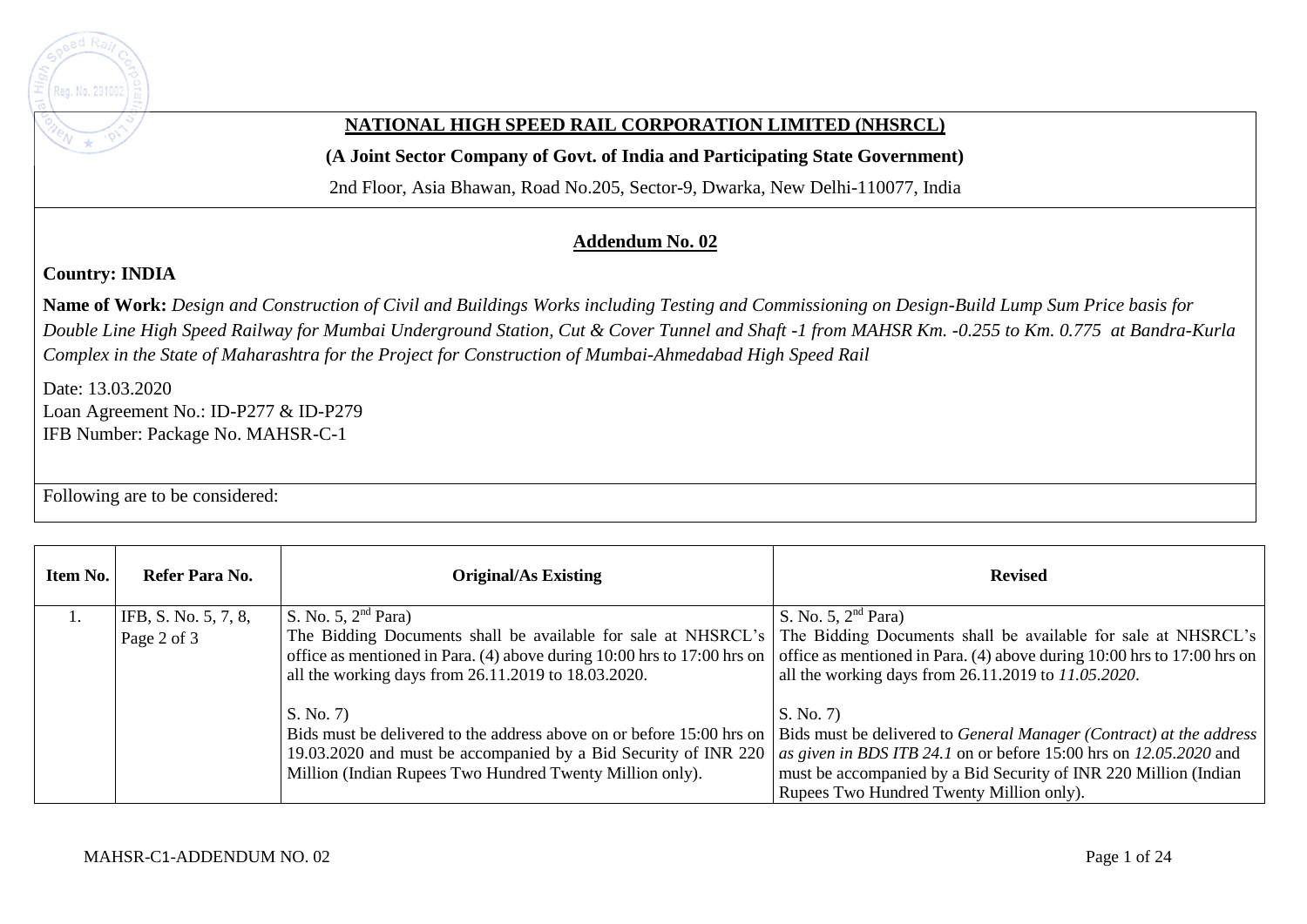

| Item No. | Refer Para No.                                        | <b>Original/As Existing</b>                                                                                                                                                                                                                                                                                                                                                                                                           | <b>Revised</b>                                                                                                                                                                                                                                                                                                                                                                                                                                                              |
|----------|-------------------------------------------------------|---------------------------------------------------------------------------------------------------------------------------------------------------------------------------------------------------------------------------------------------------------------------------------------------------------------------------------------------------------------------------------------------------------------------------------------|-----------------------------------------------------------------------------------------------------------------------------------------------------------------------------------------------------------------------------------------------------------------------------------------------------------------------------------------------------------------------------------------------------------------------------------------------------------------------------|
|          |                                                       | S. No. 8)<br>Only the Technical Bid will be opened in the presence of Bidders'<br>representatives who choose to attend at 15:30 hrs on 19.03.2020 at the<br>office of:                                                                                                                                                                                                                                                                | S. No. 8)<br>Only the Technical Bid will be opened in the presence of Bidders'<br>representatives who choose to attend at 15:30 hrs on 12.05.2020 at the<br>office of:                                                                                                                                                                                                                                                                                                      |
| 2.       | Part 1, Section II,<br>BDS, ITB 23.1, Page<br>6 of 34 |                                                                                                                                                                                                                                                                                                                                                                                                                                       | <add 23.1="" bds="" beginning="" following="" in="" itb="" of="" sub-clause="" the=""><br/>"Bidders shall submit their Bids by hand or by mail. Electronic Bid<br/>submission shall not be accepted. Procedures for submission, sealing<br/>and marking are as follows:"</add>                                                                                                                                                                                              |
| 3.       | Part 1, Section II,<br>BDS, ITB 24.1, Page<br>9 of 34 | For Bid submission purposes only, the Employer's address is:<br>Attention:<br><b>Managing</b><br>Director,<br>National<br>Speed Rail Corporation Limited<br>Asia Bhawan, Road<br><b>Street Address:</b><br>No.205,<br>Dwarka, New Delhi, India<br>Floor/Room number:<br>2nd Floor<br>City:<br>New Delhi<br>Zip Code:<br>110077<br>Country:<br>India<br>The deadline for Bid submission is:<br>Date<br>19.03.2020<br>Time<br>15:00 hrs | For Bid submission purposes only, the Employer's address is:<br>High Attention:<br>General Manager (Contract),<br>National<br>High Speed Rail Corporation Limited<br>Asia Bhawan, Road No.205,<br>Sector-9, Street Address:<br>Sector-9,<br>Dwarka, New Delhi, India<br>Floor/Room number: 2nd Floor/Room number: 201<br>City:<br>New Delhi<br>Zip Code:<br>110077<br>Country:<br>India<br>The deadline for Bid submission is:<br>Date<br>12.05.2020<br>Time<br>$15:00$ hrs |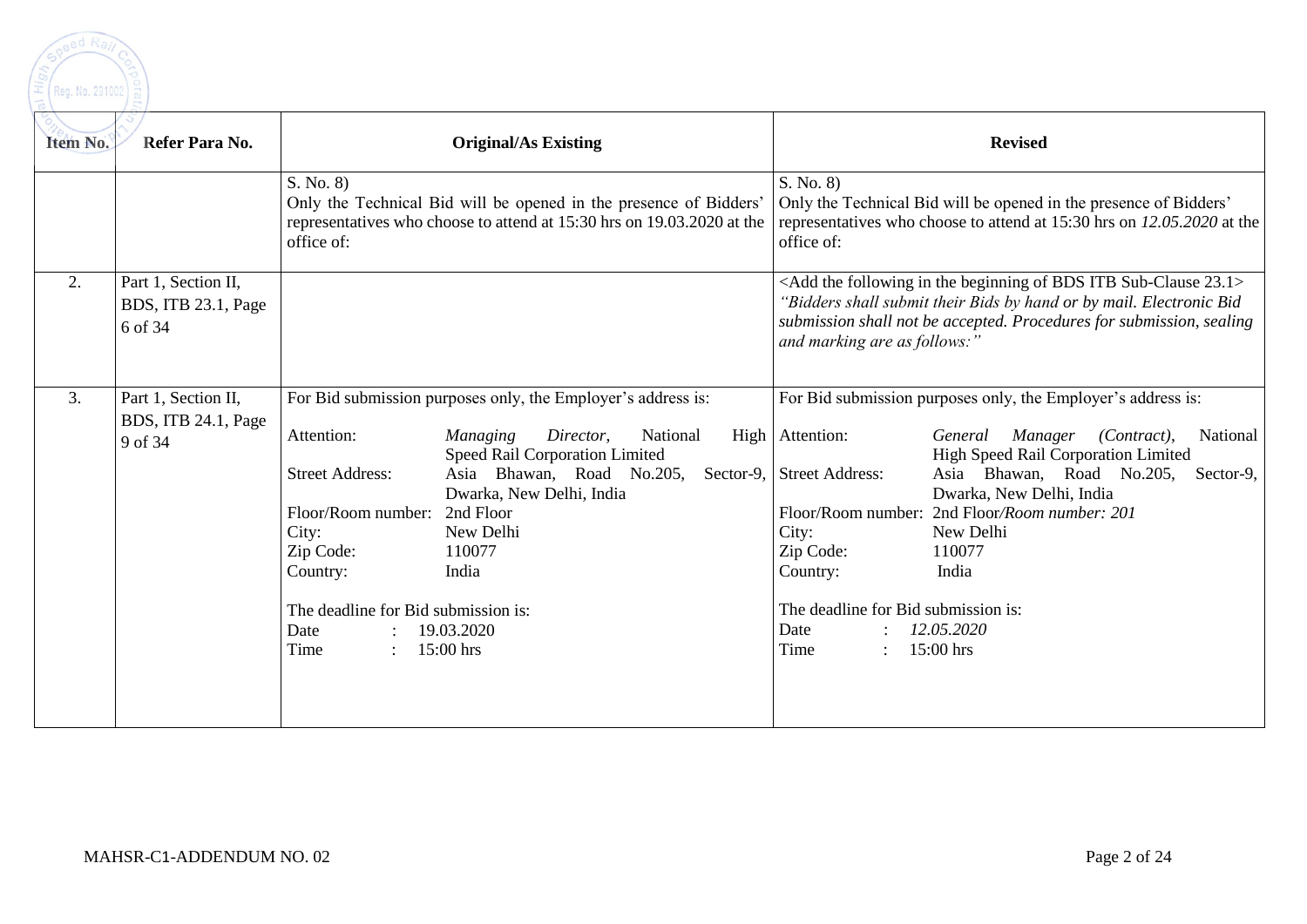| Item No. | Refer Para No.                                                                                                                              | <b>Original/As Existing</b>                                                                                                     | <b>Revised</b>                                                                                                                                                                                                                                                                                                                                                                                                                                                                                                                                                                                                                                                                                                                                                                                                                                                                                                                                                                                                                                                                                                                                                                                                                                                                                                                                                                                                                                                                                                                                                                                                                                    |
|----------|---------------------------------------------------------------------------------------------------------------------------------------------|---------------------------------------------------------------------------------------------------------------------------------|---------------------------------------------------------------------------------------------------------------------------------------------------------------------------------------------------------------------------------------------------------------------------------------------------------------------------------------------------------------------------------------------------------------------------------------------------------------------------------------------------------------------------------------------------------------------------------------------------------------------------------------------------------------------------------------------------------------------------------------------------------------------------------------------------------------------------------------------------------------------------------------------------------------------------------------------------------------------------------------------------------------------------------------------------------------------------------------------------------------------------------------------------------------------------------------------------------------------------------------------------------------------------------------------------------------------------------------------------------------------------------------------------------------------------------------------------------------------------------------------------------------------------------------------------------------------------------------------------------------------------------------------------|
| 4.       | Part 1,<br>Section II,<br>BDS, ITB 27.1,<br>Page 9 of 34                                                                                    | <b>ITB 27.1</b><br>The opening of the Technical Bid shall take place at:<br>19.03.2020<br>Date<br>: $15:30 \text{ hrs}$<br>Time | <b>ITB 27.1</b><br>The opening of the Technical Bid shall take place at:<br>12.05.2020<br>Date<br>: $15:30 \text{ hrs}$<br>Time                                                                                                                                                                                                                                                                                                                                                                                                                                                                                                                                                                                                                                                                                                                                                                                                                                                                                                                                                                                                                                                                                                                                                                                                                                                                                                                                                                                                                                                                                                                   |
| 5.       | Part 1, Section III,<br>Sub-Clause $3.2$ (c)<br>(iii), Column<br>3,<br>Bankruptcy/Insolvency<br>and Debt<br>Restructuring, Page 22<br>of 34 | the intended purpose(s).                                                                                                        | 2. The Bidder has obtained debt restructuring in the immediately 2. The Bidder has obtained debt restructuring in the immediately<br>preceding three (3) years from the date of deadline of submission of preceding three (3) years from the date of deadline of submission of<br>this Bid or has applied for it or are currently in the process of corporate this Bid or has applied for it or are currently in the process of corporate<br>debt restructuring (as on the date of deadline of submission of this Bid), debt restructuring (as on the date of deadline of submission of this bid),<br>the Bidder shall open a dedicated 'Contract Specific Bank Account' the <i>successful</i> Bidder shall open a dedicated "Trust & Retention"<br>for credit of advances and all other payments received from the $ Account"$ (T & R Account) in consultation with the Employer.<br>Employer under this Contract and for expenditures/ debits made/to-be- <i>Contractor shall submit a certified list of vendors/suppliers/sub-</i><br>made for the purpose of execution of the Works pertaining to this <i>contractors/consultants, associated and engaged for the execution of</i><br>Contract; and shall not divert the funds for the purpose(s) other than   the contract work. The payments by the Employer shall be made in the  <br>designated currency to Trust and Retention Account only. Bank will<br>make payments on instruction of the Contractors to pre-certified<br>vendors/suppliers/sub-contractors/consultants only. The Contractor<br>shall not divert the funds for the purpose(s) other than the intended<br>purpose(s). |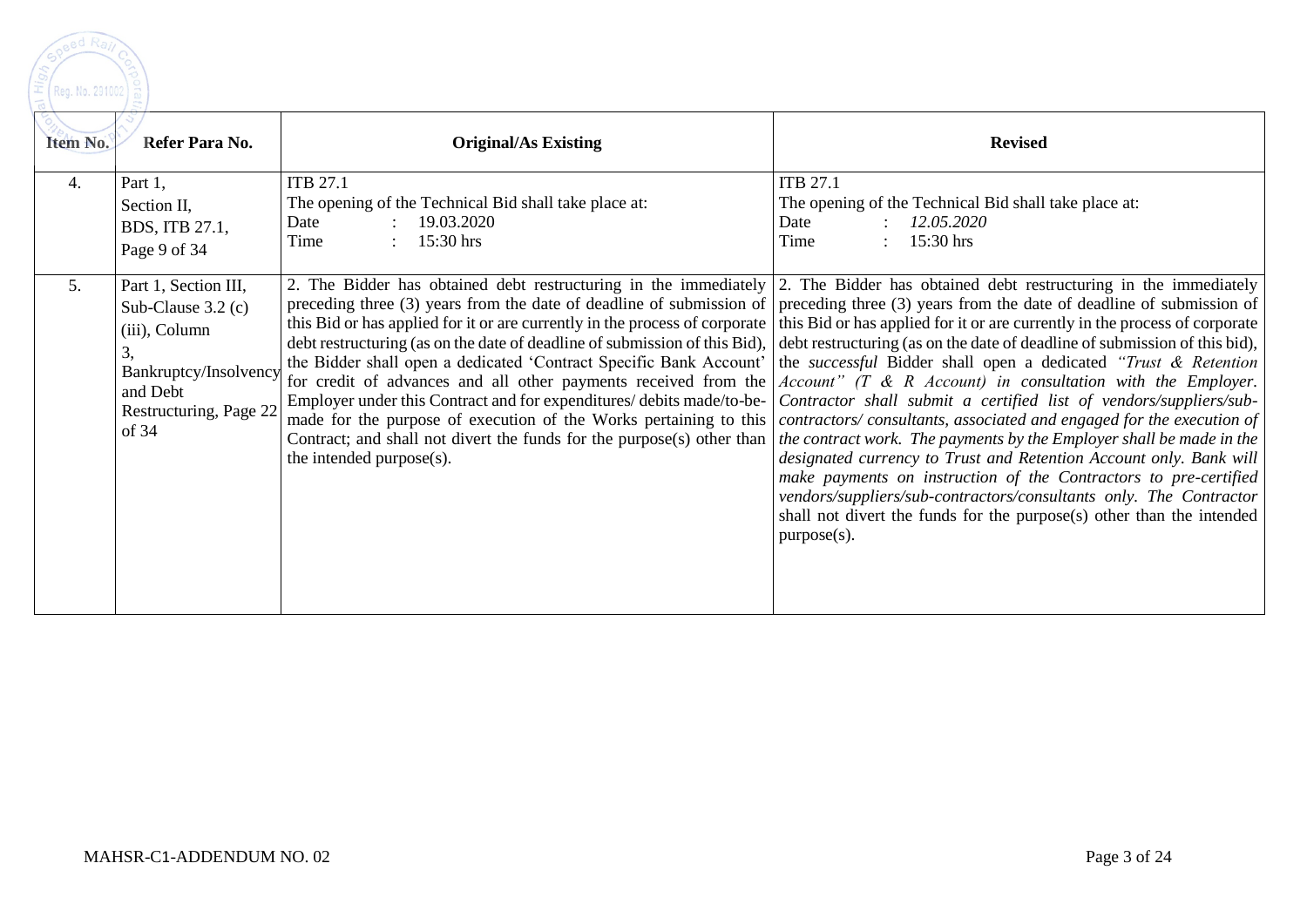eed Ra Reg. No. 291002

| Item No. | Refer Para No.                                                                                                                        | <b>Original/As Existing</b>                                                                                                                                                                                                                                                                                                                                                                                                                                                                                                                                                                                                                                                                                                                                 | <b>Revised</b>                                                                                                                                                                                                                                                                                                                                                                                                                                                                                                                                                                                                                                        |
|----------|---------------------------------------------------------------------------------------------------------------------------------------|-------------------------------------------------------------------------------------------------------------------------------------------------------------------------------------------------------------------------------------------------------------------------------------------------------------------------------------------------------------------------------------------------------------------------------------------------------------------------------------------------------------------------------------------------------------------------------------------------------------------------------------------------------------------------------------------------------------------------------------------------------------|-------------------------------------------------------------------------------------------------------------------------------------------------------------------------------------------------------------------------------------------------------------------------------------------------------------------------------------------------------------------------------------------------------------------------------------------------------------------------------------------------------------------------------------------------------------------------------------------------------------------------------------------------------|
| 6.       | Part 1, Section III,<br>Sub-Clause $3.2$ (d)<br>(iii), Column<br>3, Construction<br>Experience in Key<br>Activities, Page 23 of<br>34 | implementation as prime contractor (single entity or implementation as prime contractor (single<br>JV/Consortium member) or management contractor or entity or JV/Consortium member) or management contractor or<br>Subcontractor <sup>(vi)</sup> between 1 <sup>st</sup> January 2009 and Bid submission Subcontractor <sup>(vi)</sup> between 1 <sup>st</sup> January 2009 and Bid submission<br>deadline, a minimum experience in the following key activities<br>successfully completed:<br>Key Activities:<br>a. Design and execution of MEP works for minimum 2 No.<br>of underground stations of metro rail / railway.<br>Design and execution of Architectural works for<br>b.<br>minimum 2 No. of underground stations of metro rail /<br>railway. | For the above or other contracts completed and under For the above or other contracts completed and under<br>deadline, a minimum experience in the following key activities<br>successfully completed:<br>Key Activities:<br><i>Execution</i> of MEP works for minimum 2 No. of<br>underground stations of metro rail / railway.<br><i>Execution</i> of Architectural works for minimum 2 No. of<br>underground stations of metro rail / railway.<br>Design of MEP works for minimum 2 No. of<br>underground stations of metro rail / railway.<br>Design of Architectural works for minimum 2 No. of<br>underground stations of metro rail / railway. |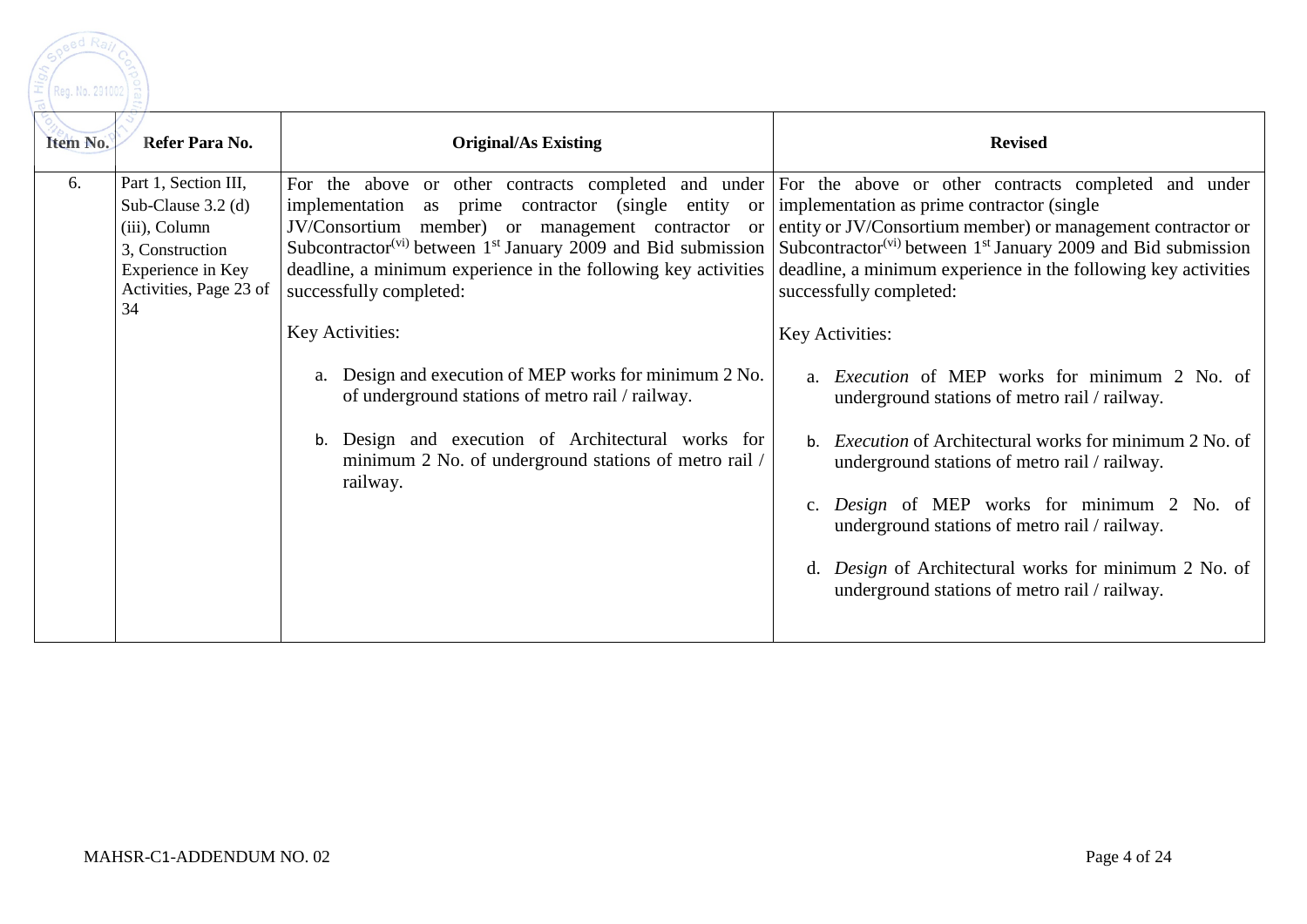

| Item No.<br>Refer Para No.                                                                    | <b>Original/As Existing</b>                                                                                                                                                                                                                                                                                                                                                                                                                                                                                                                                                                                                                                                                                                                                                                                                                                                                                                                                                                                                                                                                                                                                                                                                                                                                     | <b>Revised</b>                                                                                                                                                                                                                                                                                                                                                                                                                                                                                                                                                                                                                                                                            |
|-----------------------------------------------------------------------------------------------|-------------------------------------------------------------------------------------------------------------------------------------------------------------------------------------------------------------------------------------------------------------------------------------------------------------------------------------------------------------------------------------------------------------------------------------------------------------------------------------------------------------------------------------------------------------------------------------------------------------------------------------------------------------------------------------------------------------------------------------------------------------------------------------------------------------------------------------------------------------------------------------------------------------------------------------------------------------------------------------------------------------------------------------------------------------------------------------------------------------------------------------------------------------------------------------------------------------------------------------------------------------------------------------------------|-------------------------------------------------------------------------------------------------------------------------------------------------------------------------------------------------------------------------------------------------------------------------------------------------------------------------------------------------------------------------------------------------------------------------------------------------------------------------------------------------------------------------------------------------------------------------------------------------------------------------------------------------------------------------------------------|
| 7.<br>Part 1, Section IV -<br><b>Bidding Forms, Form</b><br>FIN-3, Item 2., Page<br>68 of 101 | 2. We do hereby declare that we have obtained debt restructuring in 2. We do hereby declare that we have obtained debt restructuring in<br>the immediately preceding three $(3)$ years from the date of deadline of the immediately preceding three $(3)$ years from the date of deadline<br>submission of our Bid or have applied for it (as on the date of deadline of submission of our Bid or have applied for it (as on the date of<br>of submission of Bids) or are currently in the process of corporate debt deadline of submission of Bids) or are currently in the process of<br>restructuring (strikethrough the clause which is not applicable). We do   corporate debt restructuring (strikethrough the clause which is not<br>hereby undertake that we shall open a dedicated 'Contract Specific<br>Bank Account' for credit of advances and all other payments received<br>from the Employer under this Contract and for expenditures/debits<br>made/to-be-made for the purpose of execution of the Works pertaining<br>to this Contract; and that we will not divert the funds for the purpose(s)<br>other than the intended purpose(s). Also, we give mandate to the<br>Employer or their representative to make inspection(s) of this account<br>whenever so desired by them. | applicable). We do hereby undertake that we shall open a <i>dedicated</i><br>'Trust & Retention Account (T & R Account)' in consultation with the<br>Employer. We shall submit a certified list of vendors/suppliers/sub-<br>contractors/consultants, associated and engaged for the execution of<br>the contract work. The Bank will make payments, on our instructions,<br>to pre-certified vendors/suppliers/sub-contractors/consultants only.<br>We shall not divert the funds for the purpose $(s)$ other than the<br>intended $purpose(s)$ . Also, we give mandate to the Employer or their<br>representative to make inspection(s) of this account whenever so<br>desired by them. |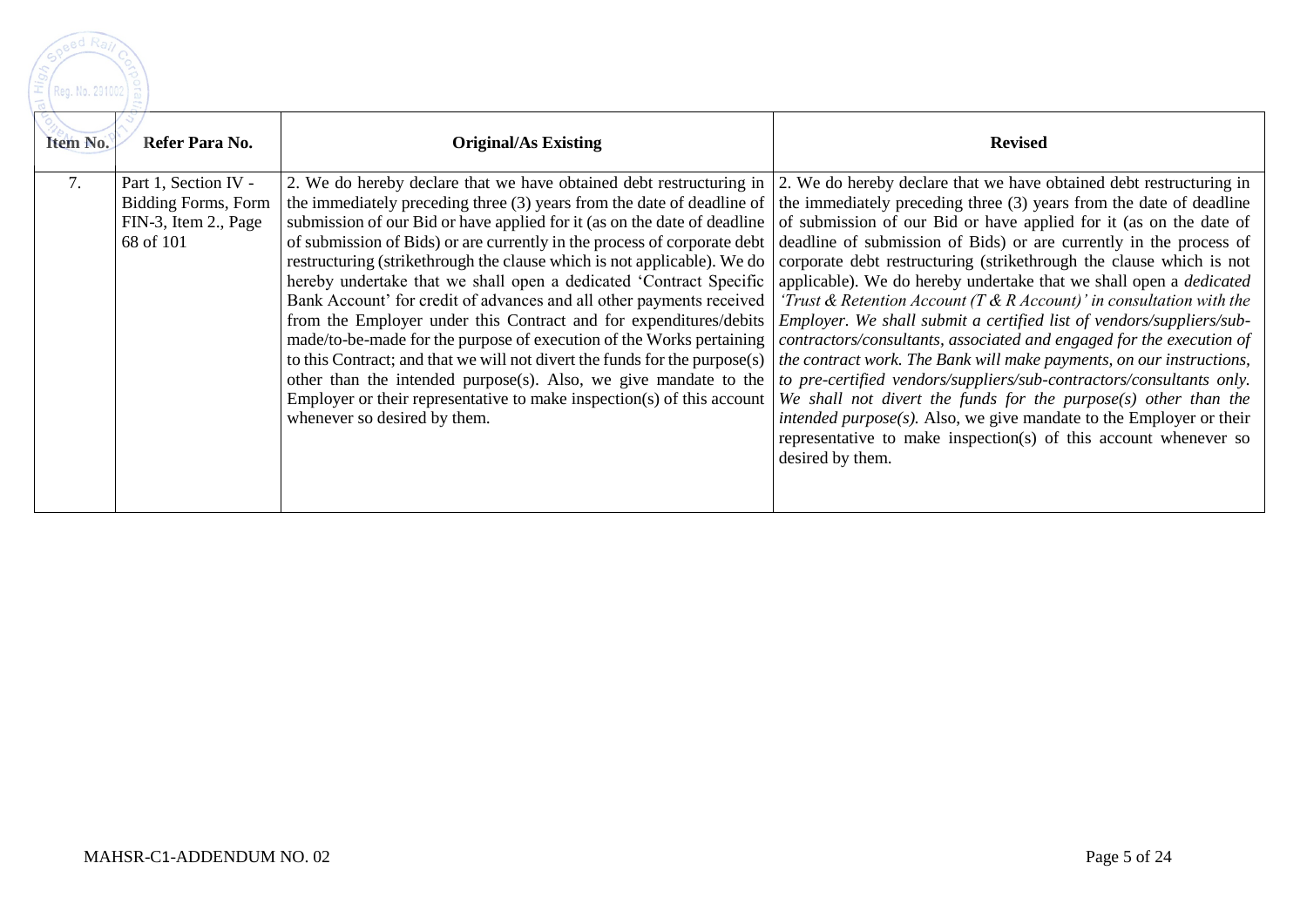

| Item No. | Refer Para No.                                                                                                         | <b>Original/As Existing</b>                                                                                                                                                                                                                                                                                                                              | <b>Revised</b>                                                                                                                                                                                                                                                                                                                                                                                                                                                                                                                                                                 |
|----------|------------------------------------------------------------------------------------------------------------------------|----------------------------------------------------------------------------------------------------------------------------------------------------------------------------------------------------------------------------------------------------------------------------------------------------------------------------------------------------------|--------------------------------------------------------------------------------------------------------------------------------------------------------------------------------------------------------------------------------------------------------------------------------------------------------------------------------------------------------------------------------------------------------------------------------------------------------------------------------------------------------------------------------------------------------------------------------|
| 8.       | Part 1, Section IV -<br>Bidding Forms, Form<br>101                                                                     | Key Activities:<br>a. Design and execution of MEP works for minimum 2 No. of<br>EXP -2(b), Page 81 of   underground stations of metro rail /<br>railway.<br>b. Design and execution of Architectural works for minimum 2 No. of<br>underground stations of metro<br>rail / railway.<br>Total Quantity of Activity under the Contract:<br>Key Activity a. | Key Activities:<br>a. <i>Execution</i> of MEP works for minimum 2 No. of<br>underground stations of metro rail / railway.<br><i>Execution</i> of Architectural works for minimum 2 No. of<br>$h_{-}$<br>underground stations of metro rail / railway.<br>Design of MEP works for minimum 2 No. of<br>underground stations of metro rail / railway.<br>d. <i>Design</i> of Architectural works for minimum 2 No. of<br>underground stations of metro rail / railway.<br>Total Quantity of Activity under the Contract:<br>Key Activity a.<br>Key Activity b.<br>Key Activity c. |
| 9.       | Part 2, Section VI-1,<br>Division 01000, Sub-<br>Division 01020,<br>Clause 1, Sub-Cause<br>A, Item b), Page 5 of<br>10 |                                                                                                                                                                                                                                                                                                                                                          | <add after="" b)="" following="" in="" item="" point="" the="" viii.=""><br/>ix. Cable Ducts*<br/>Note*: There are three types of Cable Ducts i.e. for power supply,<br/>Signal and Telecommunication (hereinafter called Communication)<br/>and LCX (for train radio). Cables shall be installed by E-1 contractor.</add>                                                                                                                                                                                                                                                     |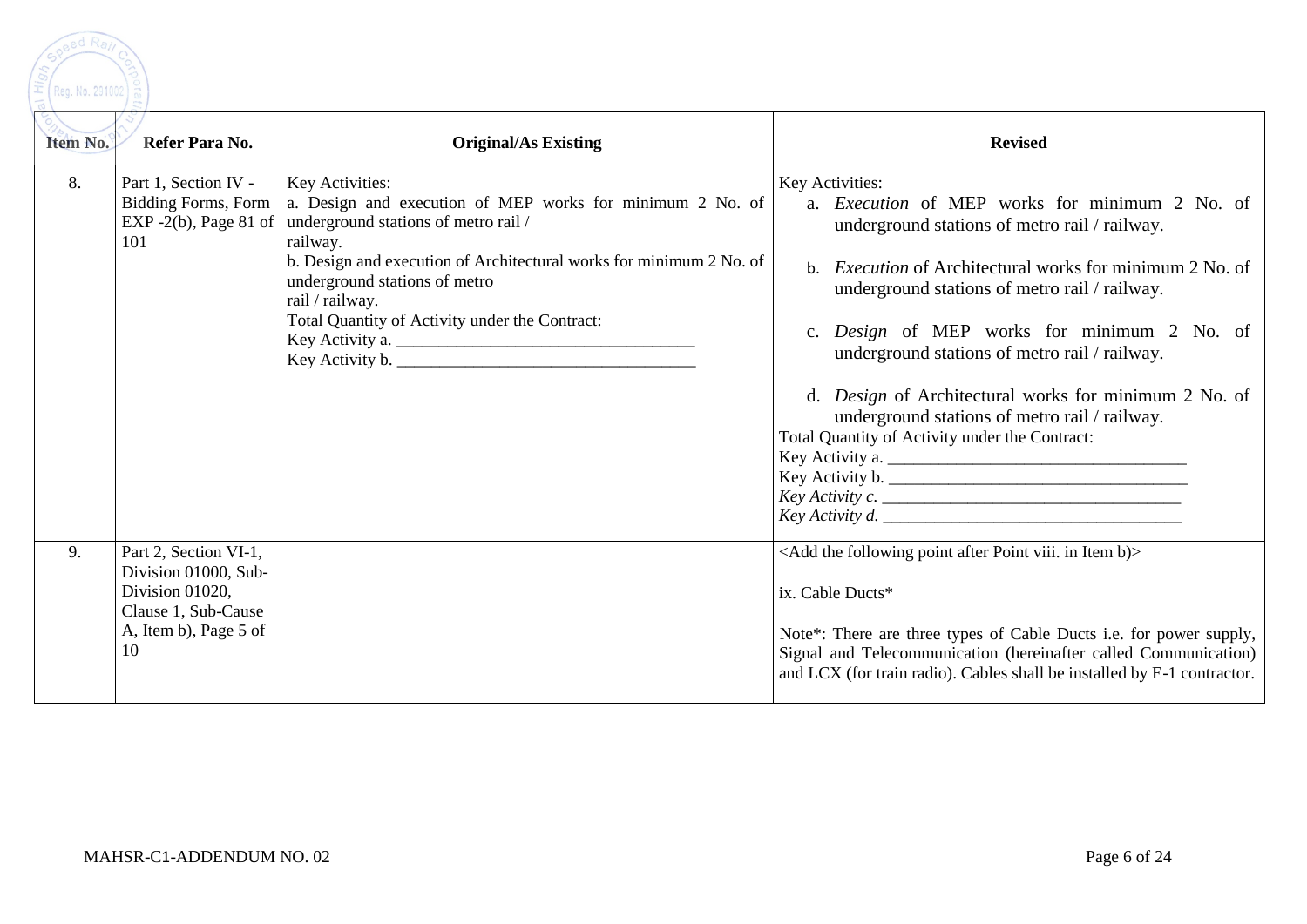

| Item No. | Refer Para No.                                                                                     | <b>Original/As Existing</b> |                                                                                                                                                                                                                                                                                                                                                                                                                               |                                                                | <b>Revised</b>              |                                                                                                                                                                                                                                                                                                                                                                                                                         |                                                                |
|----------|----------------------------------------------------------------------------------------------------|-----------------------------|-------------------------------------------------------------------------------------------------------------------------------------------------------------------------------------------------------------------------------------------------------------------------------------------------------------------------------------------------------------------------------------------------------------------------------|----------------------------------------------------------------|-----------------------------|-------------------------------------------------------------------------------------------------------------------------------------------------------------------------------------------------------------------------------------------------------------------------------------------------------------------------------------------------------------------------------------------------------------------------|----------------------------------------------------------------|
| 10.      | Part 2, Section VI-1,<br>Division 04000, Sub-<br>Division 04100, Item<br>2. Milestone<br>Schedules | <b>Milest</b><br>one<br>No. | <b>Milestone Name/Description</b>                                                                                                                                                                                                                                                                                                                                                                                             | <b>Time for</b><br>Completion<br>from<br>Commenceme<br>nt Date | <b>Milest</b><br>one<br>No. | <b>Milestone Name/Description</b>                                                                                                                                                                                                                                                                                                                                                                                       | <b>Time for</b><br>Completion<br>from<br>Commenceme<br>nt Date |
|          | Page 66, 67 and 68 of<br>82                                                                        | MS <sub>3</sub>             | following works shall<br>The<br>be<br>executed at UG Station and Cut &<br>Cover Tunnel:<br>of all<br>Completion<br>i.<br>civil<br>(structural) works up to B2<br>Slab Level for UG Station and<br>Cut & Cover Tunnel.<br>Completion of structures, to be<br>ii.<br>made available for track work<br>including installation of shear<br>bars in accordance with the<br>requirements specified in GS<br>04040 Appendix 04000-1. | Day 665                                                        | MS <sub>3</sub>             | following works shall<br>The<br>be<br>executed at UG Station and Cut &<br>Cover Tunnel:<br>Completion of all civil<br>i.<br>(structural) works up to B2<br>Slab Level for UG Station and<br>Cut & Cover Tunnel.<br>Completion of structures, to be<br>ii.<br>made available for track work<br>including installation of shear<br>bars in accordance with the<br>requirements specified in GS<br>04040 Appendix 04000-1. | Day 889                                                        |
|          |                                                                                                    | MS <sub>4</sub>             | following works shall<br>be<br>The<br>executed at UG Station, Cut & Cover<br>Tunnel:<br>Completion<br>of all civil<br>i.<br>(structural) works up to B1<br>Slab Level for UG Station and<br>Cut & Cover Tunnel.<br>(Including the delivery route)<br>for the electrical equipment                                                                                                                                             | Day777                                                         | MS <sub>4</sub>             | following works shall be<br>The<br>executed at UG Station, Cut & Cover<br>Tunnel:<br>Completion of all civil<br>(structural) works up to B1<br>Slab Level for UG Station and<br>Cut & Cover Tunnel.<br>(Including the delivery route<br>for the electrical equipment                                                                                                                                                    | Day 980                                                        |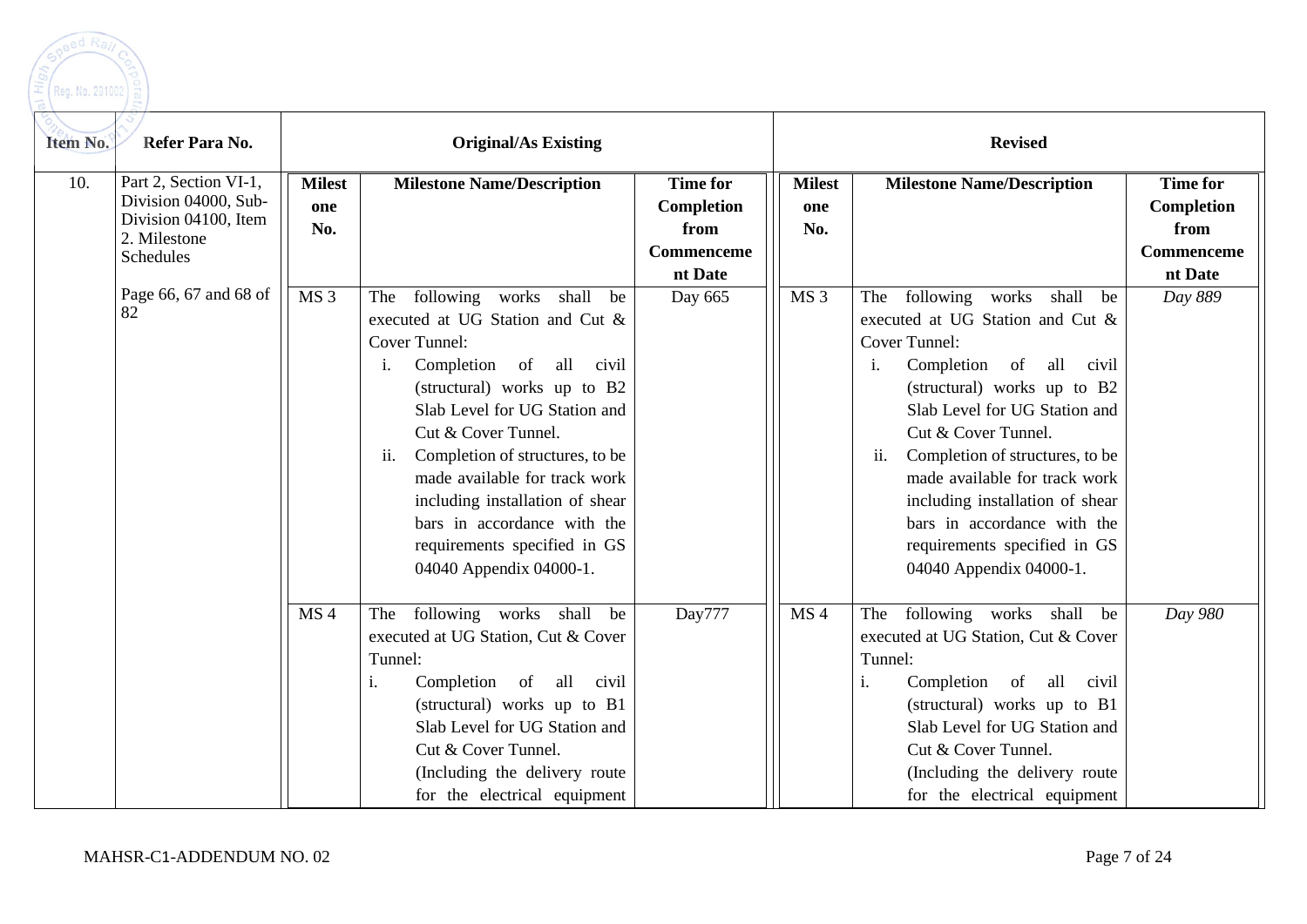

| Refer Para No.<br>Item No. | <b>Original/As Existing</b>                                                                                                                                                                                                                                                                                                                                                                                                                                                                                                                                                                                                                                                                                                                                                                                                                                                                                                                                         |         | <b>Revised</b>                                                                                                                                                                                                                                                                                                                                                                                                                                                                                                                                                                                                                                                                                                                                                                                                                                                                                                                                 |          |  |  |
|----------------------------|---------------------------------------------------------------------------------------------------------------------------------------------------------------------------------------------------------------------------------------------------------------------------------------------------------------------------------------------------------------------------------------------------------------------------------------------------------------------------------------------------------------------------------------------------------------------------------------------------------------------------------------------------------------------------------------------------------------------------------------------------------------------------------------------------------------------------------------------------------------------------------------------------------------------------------------------------------------------|---------|------------------------------------------------------------------------------------------------------------------------------------------------------------------------------------------------------------------------------------------------------------------------------------------------------------------------------------------------------------------------------------------------------------------------------------------------------------------------------------------------------------------------------------------------------------------------------------------------------------------------------------------------------------------------------------------------------------------------------------------------------------------------------------------------------------------------------------------------------------------------------------------------------------------------------------------------|----------|--|--|
|                            | from Shaft-1 to equipment<br>rooms at B2 Slab Level and B1<br>Slab Level in UG Station).<br>ii.<br>Completion of structures, to be<br>available<br>to<br>$E-1$<br>made<br>contractor (between B3 Slab<br>Level and B1 Slab Level), and<br>providing access to E-1<br>contractor in accordance with<br>the requirements specified in<br>GS 04040 Appendix 04000-1.<br>MS <sub>5</sub><br>The following works shall be<br>executed at Shaft-1, excluding works<br>to be executed by C-1 Contractor after<br>retrieval of TBM by C-2 contractor:<br>$\mathbf{i}$ .<br>Completion of all civil<br>(structural) works (with cut-<br>outs for access/lowering of<br>material/equipment required<br>for E-1 and T-1 contractors)<br>up to B0 Slab Level for<br>Shaft-1.<br>Completion of structures<br>ii.<br>including installation of<br>shear bars for track work, for<br>access to Shaft-1,<br>and<br>$T-1$<br>handing<br>over<br>to<br>in<br>accordance<br>contractor | Day 840 | from Shaft-1 to equipment<br>rooms at B2 Slab Level and B1<br>Slab Level in UG Station).<br>Completion of structures, to be<br>ii.<br>made available to<br>$E-1$<br>contractor (between B3 Slab<br>Level and B1 Slab Level), and<br>providing access to E-1<br>contractor in accordance with<br>the requirements specified in<br>GS 04040 Appendix 04000-1.<br>MS <sub>5</sub><br>following works shall be<br>The<br>executed at Shaft-1, excluding works<br>to be executed by C-1 Contractor after<br>retrieval of TBM by C-2 contractor:<br>Completion of all civil<br>$i$ .<br>(structural) works (with cut-<br>outs for access/lowering of<br>material/equipment required<br>for E-1 and T-1 contractors)<br>up to B0 Slab Level for<br>Shaft-1.<br>Completion of structures<br>ii.<br>including installation of<br>shear bars for track work, for<br>access to Shaft-1,<br>and<br>handing<br>$T-1$<br>over to<br>contractor in accordance | Day 1050 |  |  |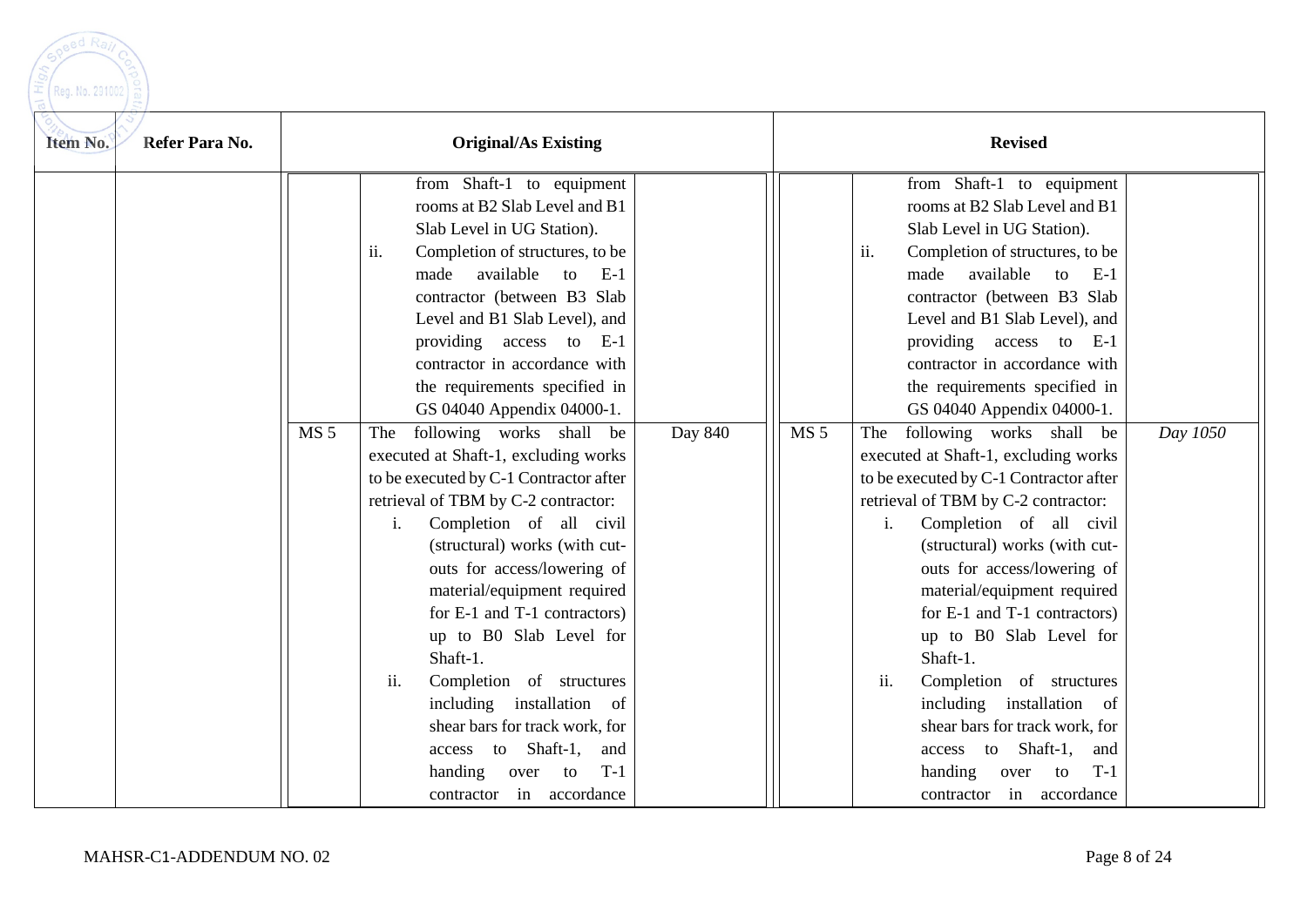

| Refer Para No.<br>Item No. | <b>Original/As Existing</b> |                                                                                                                                                                                                                                                                                                                                                                                                  |         | <b>Revised</b>  |                                                                                                                                                                                                                                                                                                                                                                                                  |          |  |
|----------------------------|-----------------------------|--------------------------------------------------------------------------------------------------------------------------------------------------------------------------------------------------------------------------------------------------------------------------------------------------------------------------------------------------------------------------------------------------|---------|-----------------|--------------------------------------------------------------------------------------------------------------------------------------------------------------------------------------------------------------------------------------------------------------------------------------------------------------------------------------------------------------------------------------------------|----------|--|
|                            | MS <sub>6</sub>             | requirements<br>the<br>with<br>specified in GS 04040<br>Appendix 04000-1.<br>Completion of structures to<br>iii.<br>be made available to E-1<br>Contractor (between B3 Slab<br>Level and B1 Slab Level)<br>and providing access to<br>Shaft-1, to the E-1 contractor<br>in accordance with the<br>requirements specified in GS<br>04040 Appendix 04000-1.<br>Completion of provisions at B2 Slab | Day 889 | MS <sub>6</sub> | requirements<br>with<br>the<br>specified in GS 04040<br>Appendix 04000-1.<br>iii.<br>Completion of structures to<br>be made available to E-1<br>Contractor (between B3 Slab<br>Level and B1 Slab Level)<br>and providing access to<br>Shaft-1, to the E-1 contractor<br>in accordance with the<br>requirements specified in GS<br>04040 Appendix 04000-1.<br>Completion of provisions at B2 Slab | Day 1071 |  |
|                            |                             | Level and B1 Slab Level of Shaft-1<br>and providing access to E-1<br>contractor, including provisions for<br>Auto Transformer Post (ATP), in<br>accordance with the requirements<br>specified in GS 04040 Appendix<br>$04000-1.$                                                                                                                                                                 |         |                 | Level and B1 Slab Level of Shaft-1<br>providing access to E-1<br>and<br>contractor, including provisions for<br>Auto Transformer Post (ATP), in<br>accordance with the requirements<br>specified in GS 04040 Appendix<br>04000-1.                                                                                                                                                                |          |  |
|                            | MS <sub>7</sub>             | The following works shall be<br>executed at UG Station, Cut & Cover<br>Tunnel and Shaft-1 up to the<br>Underground Roof Slab Level<br>(URSL) and Roof Slab Level (RSL),<br>as applicable, excluding works to be<br>executed by C-1 Contractor after<br>retrieval of TBM by C-2 contractor,                                                                                                       | Day 889 | MS <sub>7</sub> | The following works shall be<br>executed at UG Station, Cut & Cover<br>Tunnel and Shaft-1 up to the<br>Underground Roof Slab Level<br>(URSL) and Roof Slab Level (RSL),<br>as applicable, excluding works to be<br>executed by C-1 Contractor after<br>retrieval of TBM by C-2 contractor,                                                                                                       | Day 1071 |  |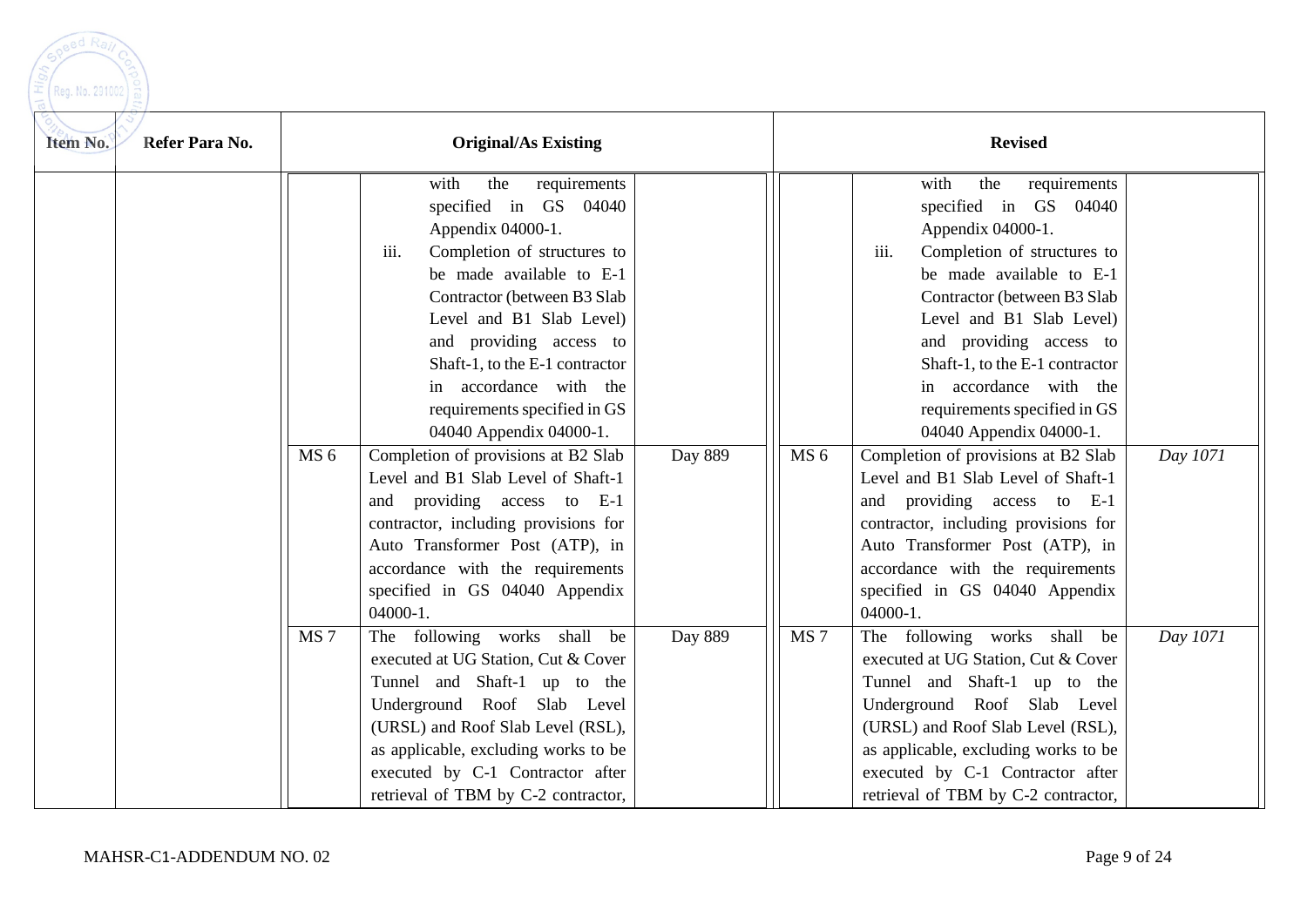

| Item No. | Refer Para No.                                                                                                 |                                 | <b>Original/As Existing</b>                                                                                                                                                                                                                                                                                                                                                                                   |                                 | <b>Revised</b>                                                                                                                                                                                                                                                                                                                                                                                               |  |
|----------|----------------------------------------------------------------------------------------------------------------|---------------------------------|---------------------------------------------------------------------------------------------------------------------------------------------------------------------------------------------------------------------------------------------------------------------------------------------------------------------------------------------------------------------------------------------------------------|---------------------------------|--------------------------------------------------------------------------------------------------------------------------------------------------------------------------------------------------------------------------------------------------------------------------------------------------------------------------------------------------------------------------------------------------------------|--|
|          |                                                                                                                | and<br>contractor:<br>i.<br>ii. | providing<br>$E-1$<br>access<br>to<br>Completion of all civil<br>(structural) works.<br>Completion of the provisions<br>$E-1$<br>contractor<br>for<br>in<br>with<br>accordance<br>the<br>requirements specified in GS                                                                                                                                                                                         | and<br>contractor:<br>i.<br>ii. | providing<br>$E-1$<br>access<br>to<br>Completion of all civil<br>(structural) works.<br>Completion of the provisions<br>$E-1$<br>contractor<br>for<br>in<br>accordance<br>with<br>the<br>requirements specified in GS                                                                                                                                                                                        |  |
|          |                                                                                                                |                                 | 04040 Appendix 04000-1.                                                                                                                                                                                                                                                                                                                                                                                       |                                 | 04040 Appendix 04000-1.                                                                                                                                                                                                                                                                                                                                                                                      |  |
| 11.      | Part 2, Section VI-1,<br>Division 04000,                                                                       | No.                             | <b>Interface Description</b>                                                                                                                                                                                                                                                                                                                                                                                  | No.                             | <b>Interface Description</b>                                                                                                                                                                                                                                                                                                                                                                                 |  |
|          | Appendix 04000-1,<br>Chapter III,<br>3. Between C-1, E-1<br>and T-1, Column 1<br>and Column 2,<br>Page 9 of 20 |                                 | Transverse conduit pipe and hand hole<br>(Embedded in a RC Track Bed). This<br>includes installation of pipe of suitable<br>size and material at the required<br>location.                                                                                                                                                                                                                                    |                                 | Transverse conduit pipe (Embedded in<br>a RC Track Bed). This includes<br>installation of pipe of suitable size and<br>material at the required location.                                                                                                                                                                                                                                                    |  |
| 12.      | Part 2, Section VI-1,<br>Division 04000,<br>Appendix 04000-1,<br>Chapter III,<br>4. Between C-1 and<br>$E-1$   |                                 |                                                                                                                                                                                                                                                                                                                                                                                                               | between $C-1$ and $E-1$ .       | <item 23="" 3,="" 5="" and="" been="" have="" in="" interface="" modified="" no.="" table<br="" the="">Refer Attachment No. 01 of this Addendum.</item>                                                                                                                                                                                                                                                      |  |
| 13.      | Part 2, Section VI-1,<br>Division 08000,<br>Appendix 08000-1,<br>Sub-Clause 6.1.1, Page<br>75 of 149           |                                 | The Contractor shall review and comply with the environmental<br>management plan (EMP) prepared in the Supplemental Environmental<br>Impact Assessment (S-EIA) report available on the NHSRCL<br>information disclosure website (https://www.nhsrcl.in/environmental-<br>impact-assessment-report) and will note and implement any<br>requirements therein, in addition to those found in this specification. |                                 | The Contractor shall comply with the Supplemental Environmental<br>Impact Assessment (S-EIA) report and environmental management<br>plan (EMP) prepared in the S-EIA available on the NHSRCL<br>information disclosure website (https://www.nhsrcl.in/environmental-<br>impact-assessment-report) and will note and implement any<br>requirements therein, in addition to those found in this specification. |  |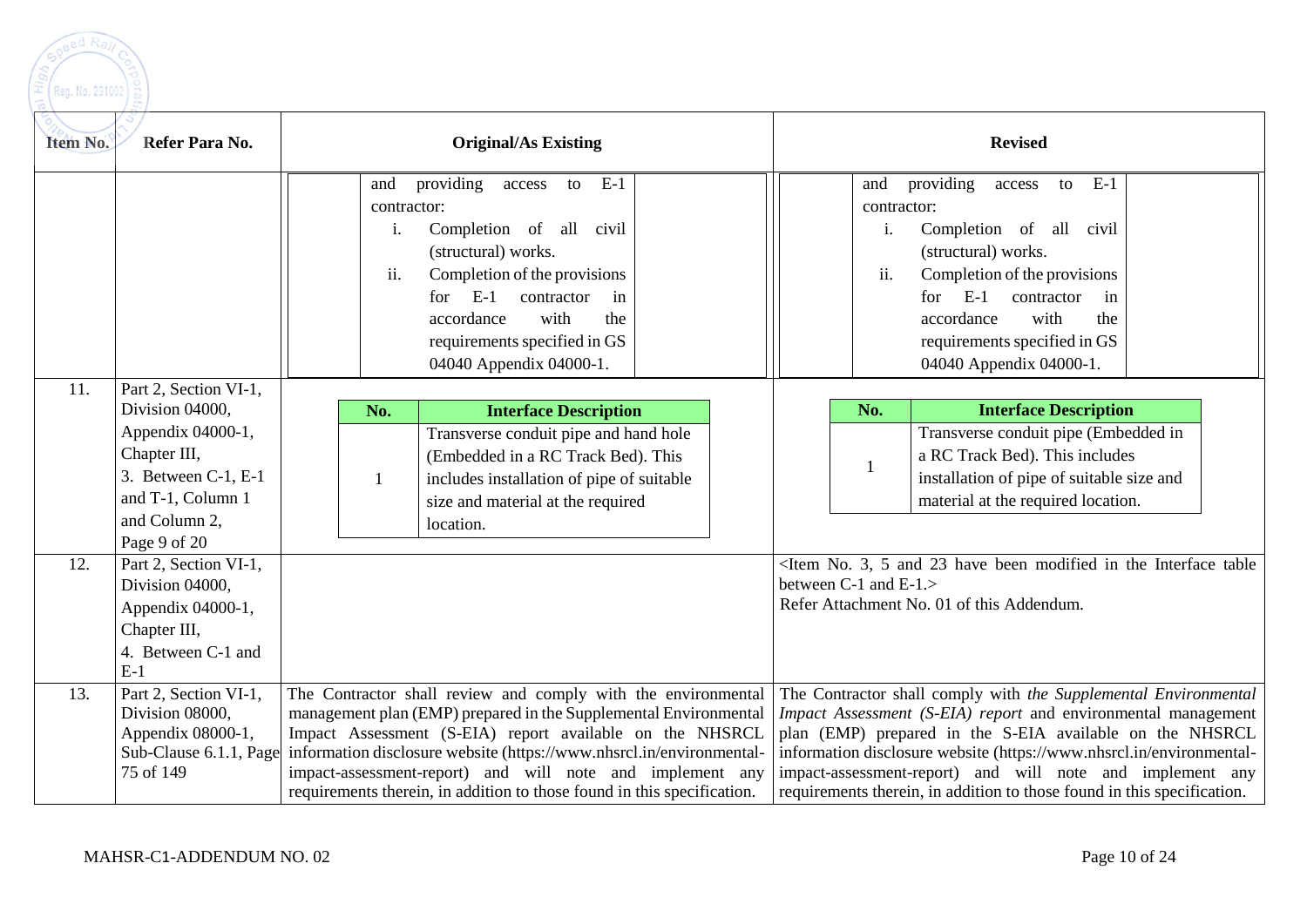

| Item No. | Refer Para No.                                                                                       | <b>Original/As Existing</b>                                                                                                                                                                                                                                                                                      | <b>Revised</b>                                                                                                                                                                                                                                                                                                                                                               |
|----------|------------------------------------------------------------------------------------------------------|------------------------------------------------------------------------------------------------------------------------------------------------------------------------------------------------------------------------------------------------------------------------------------------------------------------|------------------------------------------------------------------------------------------------------------------------------------------------------------------------------------------------------------------------------------------------------------------------------------------------------------------------------------------------------------------------------|
| 14.      | Part 2, Section VI-1,<br>Division 08000,<br>Appendix 08000-1,<br>Sub-Clause 6.1.2,<br>Page 75 of 149 | Before the start of construction, the Contractor will prepare a<br>Construction Environmental Management Plan (CEMP) based on the<br>CEMP Form to be reviewed and approved by the Engineer and<br>implemented during the work. The CEMP shall sufficiently address<br>the items contained in this specification. | Before the start of construction, the Contractor will prepare a<br>Construction Environmental Management Plan (CEMP) based on the<br>EMP in Supplemental Environmental Impact Assessment (S-EIA)<br>report to be reviewed and approved by the Engineer and implemented<br>during the work. The CEMP shall sufficiently address the items<br>contained in this specification. |
| 15.      | Part 2, Section VI-1,<br>Division 08000,<br>Appendix 08000-1,<br>Sub-Clause 6.2.3, Page<br>76 of 149 |                                                                                                                                                                                                                                                                                                                  | <add 6.2.3="" 6.2.4="" after="" existing="" following="" sub-clause="" the=""><br/>"6.2.4. The Contractor shall comply with all legislative requirements<br/>and any additional conditions imposed by the competent authorities<br/>while giving approval or subsequent conditions given by authorities,<br/>throughout the entire construction period."</add>               |
| 16.      | Part 2, Section VI-2,<br>Division 02000, Sub-<br>Clause 2.1.2, 2.1.3,<br>Page 11 of 30               | 2.1.2. Geotechnical Investigation data (Geotechnical Profile) along the<br>alignment is provided in the Employer's Requirements - Reference<br>Information/Reports.<br>2.1.3. The geotechnical investigation data provided by the Employer<br>is the minimum required information for planning.                  | 2.1.2. Geotechnical Investigation data (Geotechnical Profile) along the<br>alignment <i>available with the Employer</i> is provided in the Employer's<br>Requirements - Reference Information/Reports.<br>2.1.3. Deleted                                                                                                                                                     |
| 17.      | Part 2, Section VI-2,<br>Division 02000,<br>Annexure 2                                               |                                                                                                                                                                                                                                                                                                                  | <annexure 2:="" arrangement="" been<br="" cable="" conduit="" duct="" has="" of="" pipe="">revised&gt;<br/>Refer Attachment No. 02.</annexure>                                                                                                                                                                                                                               |
| 18.      | Part 2, Section VI-2,<br>Division 05000, Sub-<br>Division 05010,<br>Annexure 5                       |                                                                                                                                                                                                                                                                                                                  | <annexure 5:="" chart="" demarcation="" dss="" e-1="" for="" has<br="" of="" package="" ser="">been revised&gt;<br/>Refer Attachment No. 03.</annexure>                                                                                                                                                                                                                      |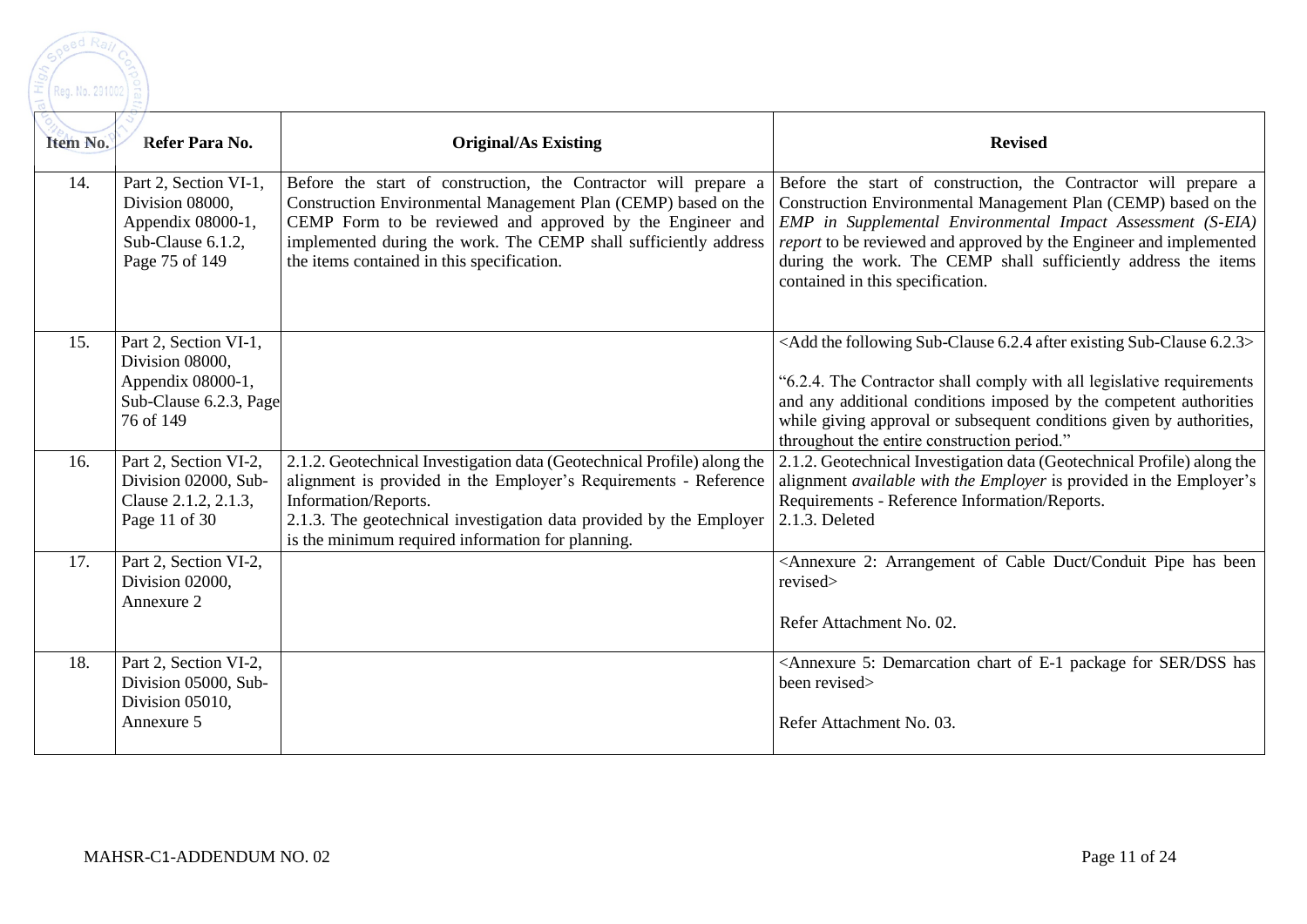| Item No. | Refer Para No.                                                                                                          | <b>Original/As Existing</b>                                                                                                                                                                                                                                                                                                                                                                                | <b>Revised</b>                                                                                                                                                                                                                                                                                                                                                                                                                                                                                                                                                                                                                                                                                                                                                                             |
|----------|-------------------------------------------------------------------------------------------------------------------------|------------------------------------------------------------------------------------------------------------------------------------------------------------------------------------------------------------------------------------------------------------------------------------------------------------------------------------------------------------------------------------------------------------|--------------------------------------------------------------------------------------------------------------------------------------------------------------------------------------------------------------------------------------------------------------------------------------------------------------------------------------------------------------------------------------------------------------------------------------------------------------------------------------------------------------------------------------------------------------------------------------------------------------------------------------------------------------------------------------------------------------------------------------------------------------------------------------------|
| 19.      | Part 2, Section VI-2,<br>Division 05000, Sub-<br>Division 05030, Sub-<br>Clause $2.2.1$ , Item h)<br>iv), Page 23 of 77 | iv)<br>Coefficient of Performance (COP): Minimum 6.5                                                                                                                                                                                                                                                                                                                                                       | Coefficient of Performance (COP): As per ECBC-2017,<br>iv)<br>considering $ECBC + rating$ .                                                                                                                                                                                                                                                                                                                                                                                                                                                                                                                                                                                                                                                                                                |
| 20.      | Part 2.<br>Section VI-2, Division<br>05000, Sub-Division<br>05030, Sub-Clause<br>$6.4.24$ , Item k)                     | k) All lifts having a stop at the platform level and shall also stop at<br>under platform level. Lifts shall stop at under platform level only<br>through key operation.                                                                                                                                                                                                                                   | k) Goods lifts having a stop at the platform level, shall also stop at<br>under platform level. Lifts shall stop at under platform level only<br>through key operation.                                                                                                                                                                                                                                                                                                                                                                                                                                                                                                                                                                                                                    |
| 21.      | Part 2.<br>Section VI-2,<br>Division 05000,<br>Sub-Division 05040,<br>Clause 17.4.2,<br>Page 30 of 58                   | The lighting requirements, design and calculation of the illumination<br>levels, uniformity shall be as per best international practices, IS. SP 72:<br>2010 or equivalent standard. The adopted LUX levels, FEU and<br>Lighting design shall be submitted by the Contractor for approval of<br>the Engineer. Care shall be taken with regard to the uniformity of<br>lighting levels for different areas. | The lighting requirements, design and calculation of the illumination<br>levels, uniformity and other parameters shall be as per IS. SP 72: 2010<br>and best international practices. The adopted LUX levels and lighting<br>design shall be submitted to obtain approval from the Engineer.<br>Lighting design for whole Station, including but not limited to offices<br>and control rooms, shall comply with the requirements mentioned in<br>Clauses 7, 8 and 9, Section 2, Part 5, IS SP 72 : 2010. Care shall be<br>taken with regard to the uniformity, perceived space brightness, energy<br>efficiency and other parameters in lighting environment.<br>LED Chip and accessories shall be of reputed make with low SDCM<br>(Standard deviation colour matching) / MacAdams value. |
| 22.      | Part 2,<br>Section VI-2,<br>Division 05000,<br>Sub-Division 05040,<br>Clause 17.4.7,<br>Page 30 of 58                   | Contractor shall allow all things necessary to meet the required design<br>illumination lux level/FEU index approved by the Engineer.                                                                                                                                                                                                                                                                      | The Contractor shall <i>execute</i> all works necessary to meet the required<br>illumination LUX level, space brightness, uniformity and other<br>technical parameters as approved by the Engineer.                                                                                                                                                                                                                                                                                                                                                                                                                                                                                                                                                                                        |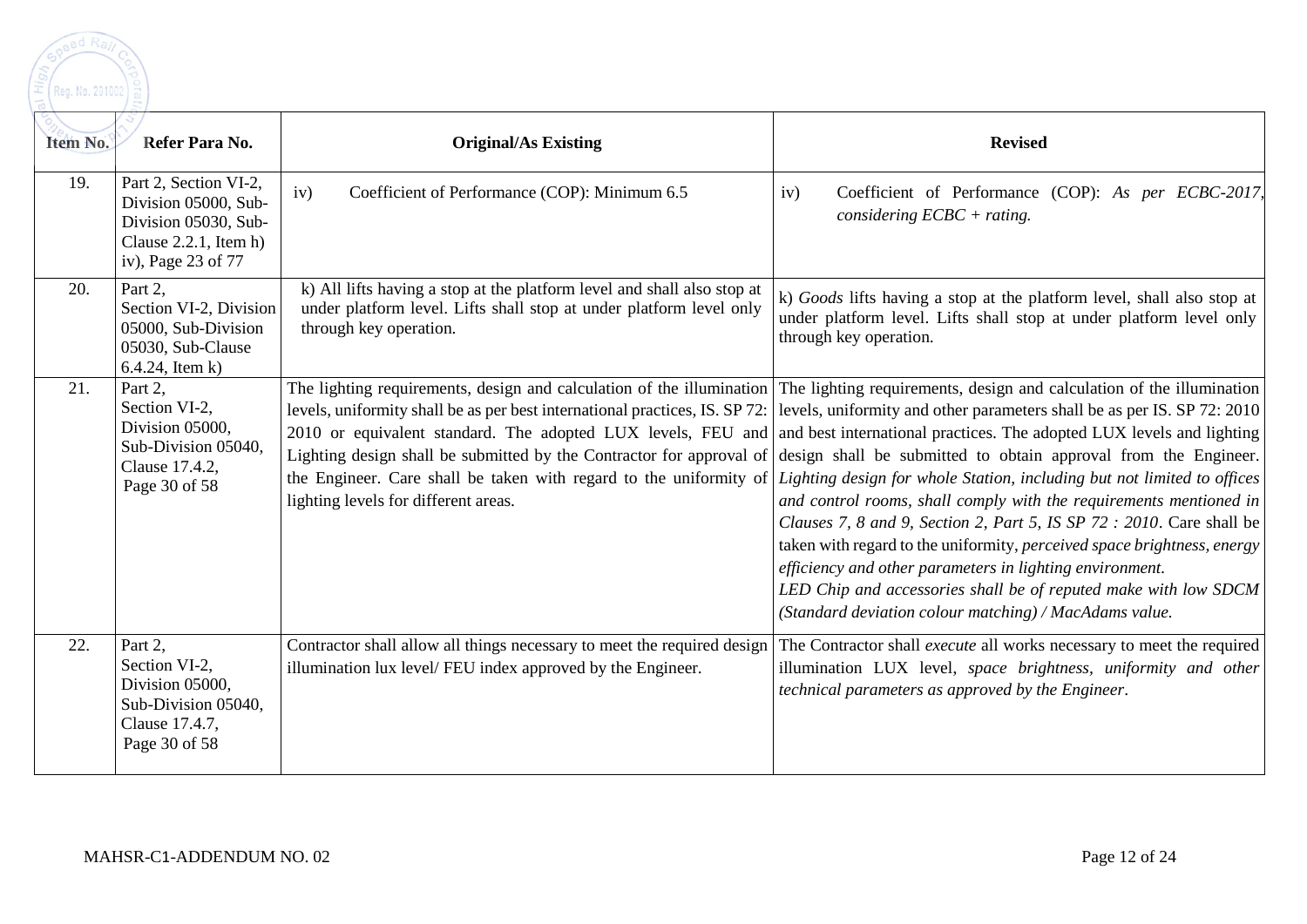

| Item No. | Refer Para No.                                                                                                                       | <b>Original/As Existing</b>                                                                                                                                                                                                                                                                                                                                                                                                                                                                                                                                             | <b>Revised</b>                                                                                                                                                                                                                                                                                                                                                                                                                                                                                                                                                                                                                                                                                                                                                                                                                                                                                                                                                                                                                                                                                                                                                                                                            |
|----------|--------------------------------------------------------------------------------------------------------------------------------------|-------------------------------------------------------------------------------------------------------------------------------------------------------------------------------------------------------------------------------------------------------------------------------------------------------------------------------------------------------------------------------------------------------------------------------------------------------------------------------------------------------------------------------------------------------------------------|---------------------------------------------------------------------------------------------------------------------------------------------------------------------------------------------------------------------------------------------------------------------------------------------------------------------------------------------------------------------------------------------------------------------------------------------------------------------------------------------------------------------------------------------------------------------------------------------------------------------------------------------------------------------------------------------------------------------------------------------------------------------------------------------------------------------------------------------------------------------------------------------------------------------------------------------------------------------------------------------------------------------------------------------------------------------------------------------------------------------------------------------------------------------------------------------------------------------------|
| 23.      | Addendum No. 01,<br>Item 19<br>Part 2, Section VI-2,<br>Division 05000, Sub-<br>Division 05050, Sub-<br>Clause 2.1, Page 13 of<br>22 | The water is to be received from two sources of Municipal<br>Corporation/local authorities, i.e., one from domestic supply source<br>and the other from treated wastewater supply source and shall be stored<br>in various tanks as indicated in the Drawings.<br>The domestic water supply shall be fed into raw and domestic water<br>storage tanks from which it will be transferred by filter feed pumps for<br>suitable treatment as per IS: 10500. Post treatment, the domestic water<br>shall be allowed into fire water static storage tanks. The overflow from | The water is to be received from two sources of Municipal<br>Corporation/local authorities, <i>i.e.</i> , one from domestic supply source<br>and the other from treated wastewater supply source and shall be stored<br>in various tanks as indicated in the Drawings. The water tapping points<br>shall be made available by the Employer, within 100m from the nearest<br>ROW boundary.<br>The domestic water supply shall be fed into raw and domestic water<br>storage tanks from which it will be transferred by filter feed pumps for                                                                                                                                                                                                                                                                                                                                                                                                                                                                                                                                                                                                                                                                               |
|          |                                                                                                                                      | the fire tanks shall be fed into treated domestic water storage tanks.<br>The treated wastewater supply received from the Municipal the fire tanks shall be fed into treated domestic water storage tanks.<br>Corporation/local authorities shall be fed into soft water storage tanks<br>after necessary treatment and then supplied via pumps to the ECS<br>cooling towers.                                                                                                                                                                                           | suitable treatment as per IS: 10500. Post treatment, the domestic water<br>shall be allowed into fire water static storage tanks. The overflow from<br>The treated wastewater supply received from the Municipal<br>Corporation/local authorities shall be fed into soft water storage tanks<br>after necessary treatment and then supplied via pumps to the ECS<br>cooling towers.                                                                                                                                                                                                                                                                                                                                                                                                                                                                                                                                                                                                                                                                                                                                                                                                                                       |
| 24.      | Part 2, Section VI-3,<br>Division 02000, Sub-<br>Clause 3.4.1,<br>Page 22 of 72                                                      | Technical Specifications or approved by the Engineer.                                                                                                                                                                                                                                                                                                                                                                                                                                                                                                                   | Structural Design drawings indicate the locations of splicing of bars. Structural Design drawings indicate the locations of splicing of bars.<br>Other than those, no splicing of bars shall be permitted without prior Other than those, no splicing of bars shall be permitted without prior<br>approval of the Engineer. Lengths of splice, wherever required, shall approval of the Engineer. Lengths of splice, wherever required, shall<br>be as indicated on the Structural Design drawings and/or shop drawings be as indicated on the Structural Design drawings and/or shop<br>and approved by the Engineer. Lapped splices shall be staggered and drawings <i>subject to a minimum length of 40d for rebar diameter 'd'</i><br>located at points along the span where stresses are low, unless less than 25mm and 50d for 'd' greater than or equal to 25mm, and<br>otherwise indicated in Structural Design drawings, other parts of the approved by the Engineer. Lapped splices shall be staggered and<br>located at points along the span where stresses are low, unless<br>otherwise indicated in Structural Design drawings, other parts of the<br>Technical Specifications or approved by the Engineer. |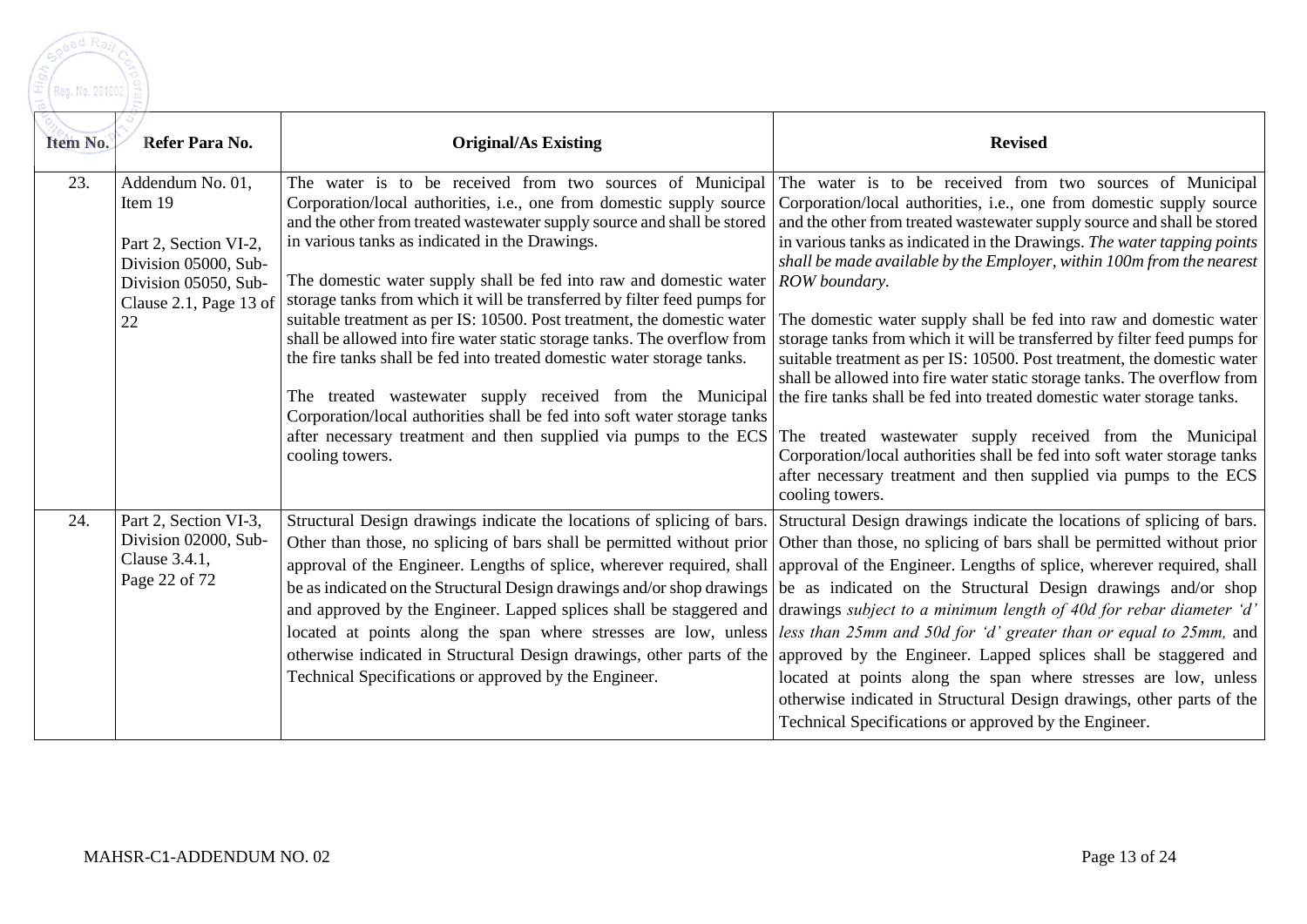

| Item No. | Refer Para No.                                                                             | <b>Original/As Existing</b>                                                                                                                                                                                                                                                                                                                                                                                                                                                                                                                                                                                                                                                                                                                                                                                       | <b>Revised</b>                                                                                                                                                                                                                                                                                                                                                                                                                                                                                                                                                                                                                                                                                                                                                                                                                                                                                                                                                                                                                                                                                                                                                                                                                                                                                                                                                                                                                                                                        |
|----------|--------------------------------------------------------------------------------------------|-------------------------------------------------------------------------------------------------------------------------------------------------------------------------------------------------------------------------------------------------------------------------------------------------------------------------------------------------------------------------------------------------------------------------------------------------------------------------------------------------------------------------------------------------------------------------------------------------------------------------------------------------------------------------------------------------------------------------------------------------------------------------------------------------------------------|---------------------------------------------------------------------------------------------------------------------------------------------------------------------------------------------------------------------------------------------------------------------------------------------------------------------------------------------------------------------------------------------------------------------------------------------------------------------------------------------------------------------------------------------------------------------------------------------------------------------------------------------------------------------------------------------------------------------------------------------------------------------------------------------------------------------------------------------------------------------------------------------------------------------------------------------------------------------------------------------------------------------------------------------------------------------------------------------------------------------------------------------------------------------------------------------------------------------------------------------------------------------------------------------------------------------------------------------------------------------------------------------------------------------------------------------------------------------------------------|
| 25.      | Part 2, Section VI-3,<br>Division 02000, Sub-<br>Clause 4.6.3,<br>Page 25 of 72            | Use of fly ash and ground granulated blast furnace slag in concrete is<br>not permitted.                                                                                                                                                                                                                                                                                                                                                                                                                                                                                                                                                                                                                                                                                                                          | Use of fly ash and ground granulated blast furnace slag in concrete is<br>not permitted. However, if the grade of concrete is more than M60, fly<br>ash and micro silica may be used in mix design to improve workability<br>and durability.                                                                                                                                                                                                                                                                                                                                                                                                                                                                                                                                                                                                                                                                                                                                                                                                                                                                                                                                                                                                                                                                                                                                                                                                                                          |
| 26.      | Part 2, Section VI-3,<br>Division 02000, Sub-<br>Clause $7.7.1$ , Item b)<br>Page 50 of 72 | b) Cable duct for LCX<br>(i)<br>Cable duct for LCX shall be made of polyethylene, and<br>polypropylene, which in total shall constitute $63\% \pm 5\%$ of<br>the material, and admixture of inorganic material, which<br>shall constitute $37\% \pm 5\%$ . Any other alternative material<br>which fulfils the Employer's Requirements can be proposed<br>by the Contractor. The hazardous materials and substances<br>that generate dioxin and other toxic gases shall not be used.<br>The characteristics of material of the cable duct shall be<br>considered for the influence on radio wave transmission.<br>The shape and dimensions of cable duct for LCX are as<br>(ii)<br>shown in Figure 3 and Table 9. Detail inner and exterior<br>structure dimensions shall be as shown in the attached<br>drawing. | <replace existing="" following="" sub-clause="" the="" with=""><br/>"b) Cable Duct for LCX at Shaft-1<br/>In the case of LCX cable duct at <i>Shaft-1</i>, as the duct shall not<br/>have metal reinforcement so as not to affect radio wave<br/>transmission, the concrete shall be Glass fibre Reinforced<br/>Concrete (GRC) and the fibre used shall be alkali-resistance<br/>glass fibre. The cement used shall not have a chloride ion<br/>content of more than <math>0.30 \text{ kg/m}^3</math>.<br/>ii) The pull-out strength of the bolt-insert for the LCX cable ducts<br/>shall be at least 3kN/bolt.<br/>iii) The LCX cable duct shall have radio wave transmission range<br/>for VHF band (30MHz~300MHz) and for UHF band<br/>(300MHz~3GHz). The transmission is influenced by<br/>rainwater/moisture content in the cable duct and appropriate<br/>measures shall be taken to mitigate the risk of moisture<br/>ingress, as per the approved method statement.<br/>iv) GRC material: The alkali-resistance glass fibre used in LCX<br/>cable ducts, shall be in lengths of 13-19 mm, with diameter in<br/>the range of 18 <math>\mu</math>m <math>\pm</math> 2 <math>\mu</math>m, shall be clean and without any<br/>cracks; shall be dry having water-content less than 0.5%; and<br/>shall have a zirconia content of not less than 16.0%. The<br/>Contractor shall submit the material certificate from the<br/>Manufacturer to the Engineer for approval."</replace> |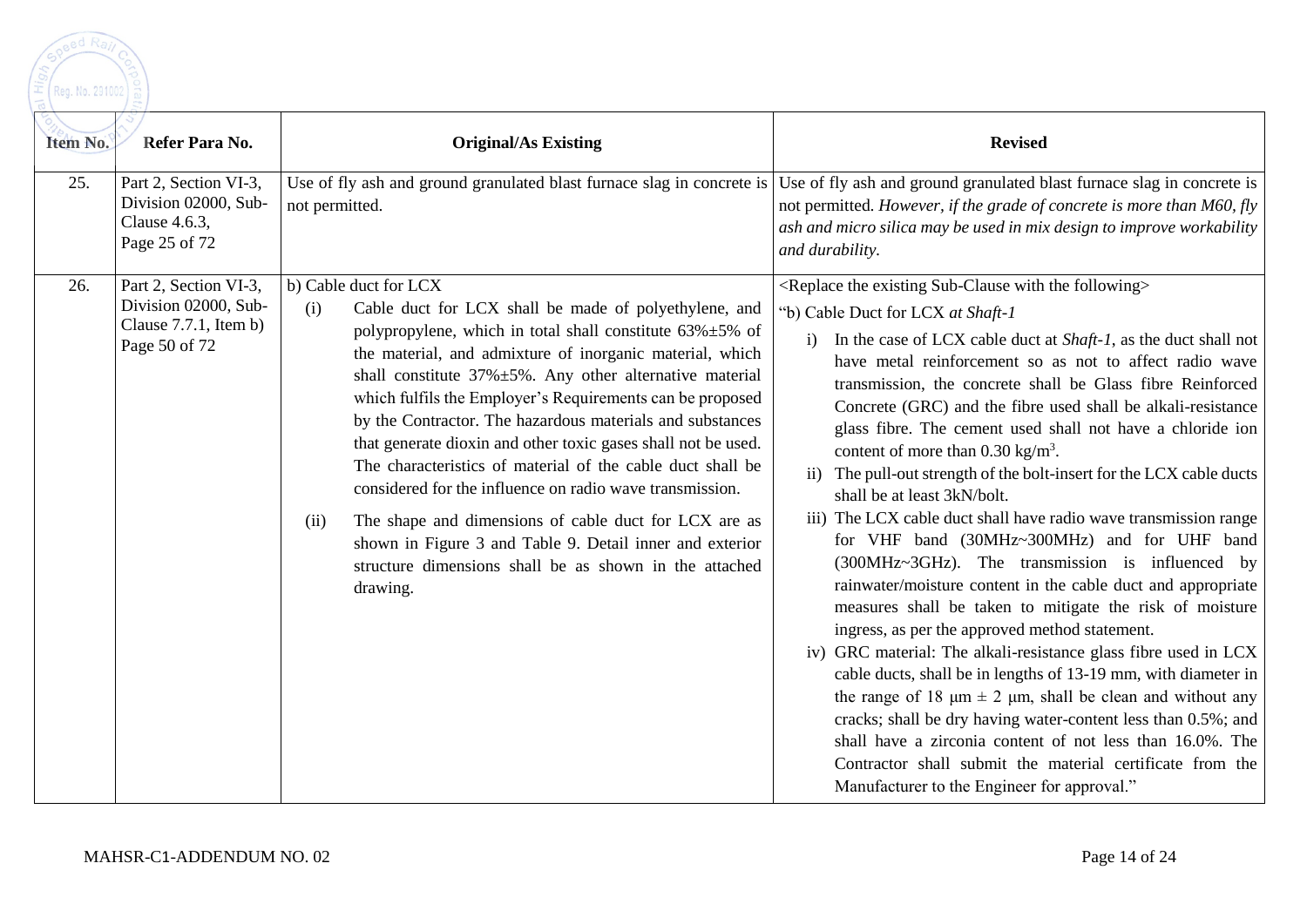

| Refer Para No.<br>Item No. | <b>Original/As Existing</b>                   |                                                                                                                                                                                                                                               |                                        |                     |                                           |                                | <b>Revised</b> |  |
|----------------------------|-----------------------------------------------|-----------------------------------------------------------------------------------------------------------------------------------------------------------------------------------------------------------------------------------------------|----------------------------------------|---------------------|-------------------------------------------|--------------------------------|----------------|--|
|                            | Inner of Duct                                 | part of the control of the second party of the second second the second second that the second second second the second second second second second second second second second second second second second second second seco<br><b>Lear</b> | X                                      | Y<br>v              | <b>SATEET</b>                             | $\sqrt{10001}$                 |                |  |
|                            |                                               |                                                                                                                                                                                                                                               |                                        |                     |                                           | তা<br>Fixing<br>2 point<br>ಗಾಗ |                |  |
|                            | В<br>$\Delta$<br>$\qquad \qquad \blacksquare$ |                                                                                                                                                                                                                                               |                                        | $\mathsf{L}$        |                                           | Lid<br>Duct                    |                |  |
|                            |                                               | Figure 3: Shape of Cable Duct for LCX                                                                                                                                                                                                         |                                        |                     |                                           |                                |                |  |
|                            |                                               |                                                                                                                                                                                                                                               |                                        |                     | Table 9: Dimensions of Cable Duct for LCX |                                |                |  |
|                            | Dimens<br>ions                                | $\boldsymbol{\mathsf{A}}$                                                                                                                                                                                                                     | $\, {\bf B}$<br>${\bf C}$              | $\mathbf D$         | $\mathbf{L}$                              |                                |                |  |
|                            |                                               | 170<br>$\pm 8$                                                                                                                                                                                                                                | $220\,$<br>145<br>$\pm\,8$<br>$\pm\,8$ | $200 \pm$<br>$10\,$ | $1035 \pm$<br>$10\,$                      |                                |                |  |
|                            |                                               |                                                                                                                                                                                                                                               |                                        |                     |                                           |                                |                |  |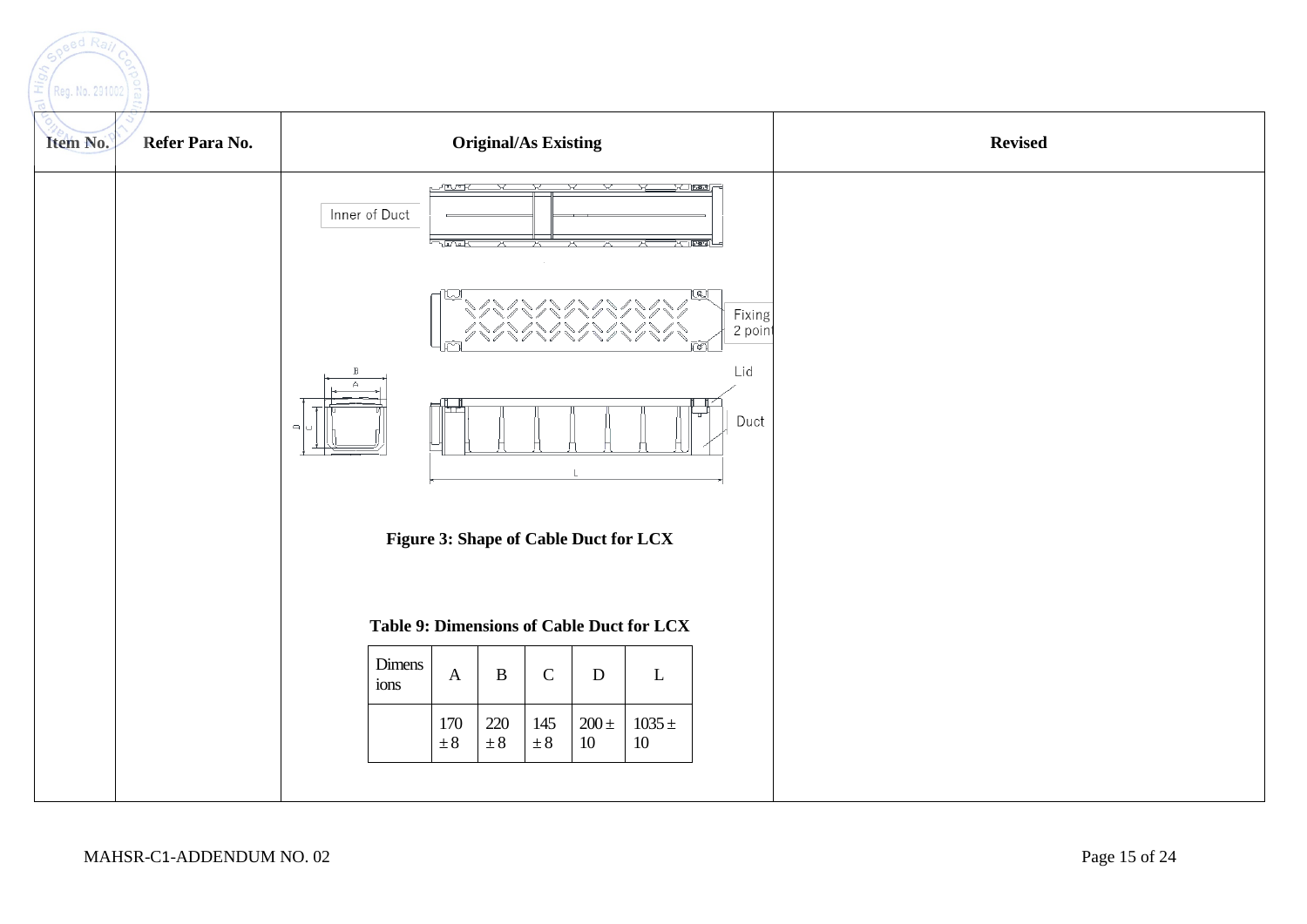

| Item No. | Refer Para No.                                                                                                                               | <b>Original/As Existing</b>                                                                                                                    | <b>Revised</b>                                                                                                                                                                                                                                         |
|----------|----------------------------------------------------------------------------------------------------------------------------------------------|------------------------------------------------------------------------------------------------------------------------------------------------|--------------------------------------------------------------------------------------------------------------------------------------------------------------------------------------------------------------------------------------------------------|
|          |                                                                                                                                              | The cable ducts shall not have harmful scratches, cracks,<br>(iii)<br>chips, war page while being used.                                        |                                                                                                                                                                                                                                                        |
|          |                                                                                                                                              | The surface of the cable duct lid shall be rough processed.<br>(iv)                                                                            |                                                                                                                                                                                                                                                        |
|          |                                                                                                                                              | The connection part of the cable duct shall be designed in a<br>(v)<br>way to protect the water ingress during rain.                           |                                                                                                                                                                                                                                                        |
|          |                                                                                                                                              | M6 (6mm dia.) and M8 (8mm dia.) type of stainless-steel<br>(vi)<br>bolts shall be used for fixing the duct lids and main body<br>respectively. |                                                                                                                                                                                                                                                        |
| 27.      | Part 2, Section VI-4,<br>Drawings, All<br>drawings of Shaft-1<br>Civil Structure                                                             |                                                                                                                                                | <the all="" applicable="" be="" drawings="" drawings<br="" for="" latest="" referred="" shall="" the="">mentioned under the heading "Reference Drawing"&gt;</the>                                                                                      |
| 28.      | Addendum No. 01,<br>Item No. 40<br>Part 2, Section VI-5,<br>Attachment 5 - ROW<br>Ortho Map                                                  |                                                                                                                                                | <the been="" has="" map="" ortho="" revised="" row=""><br/>Refer Attachment No. 04.</the>                                                                                                                                                              |
| 29.      | Part 3, Section VIII -<br><b>Particular Conditions</b><br>$(PC)$ , Part A -<br>Contract Data, Sub-<br>Clause $3.1(B)$ (ii),<br>Page 06 of 67 | Engineer's Duties and $\vert 3.1(B)$ (ii)<br><b>NIL</b><br>Authority                                                                           | $3.1(B)$ (ii)<br>$0.05\%$ , until the cumulative<br>Engineer's<br>Duties<br>and<br>amount of Variations instructed by<br>the Engineer without obtaining the<br>Authority<br>approval of the Employer reaches<br>1% of the Accepted Contract<br>Amount. |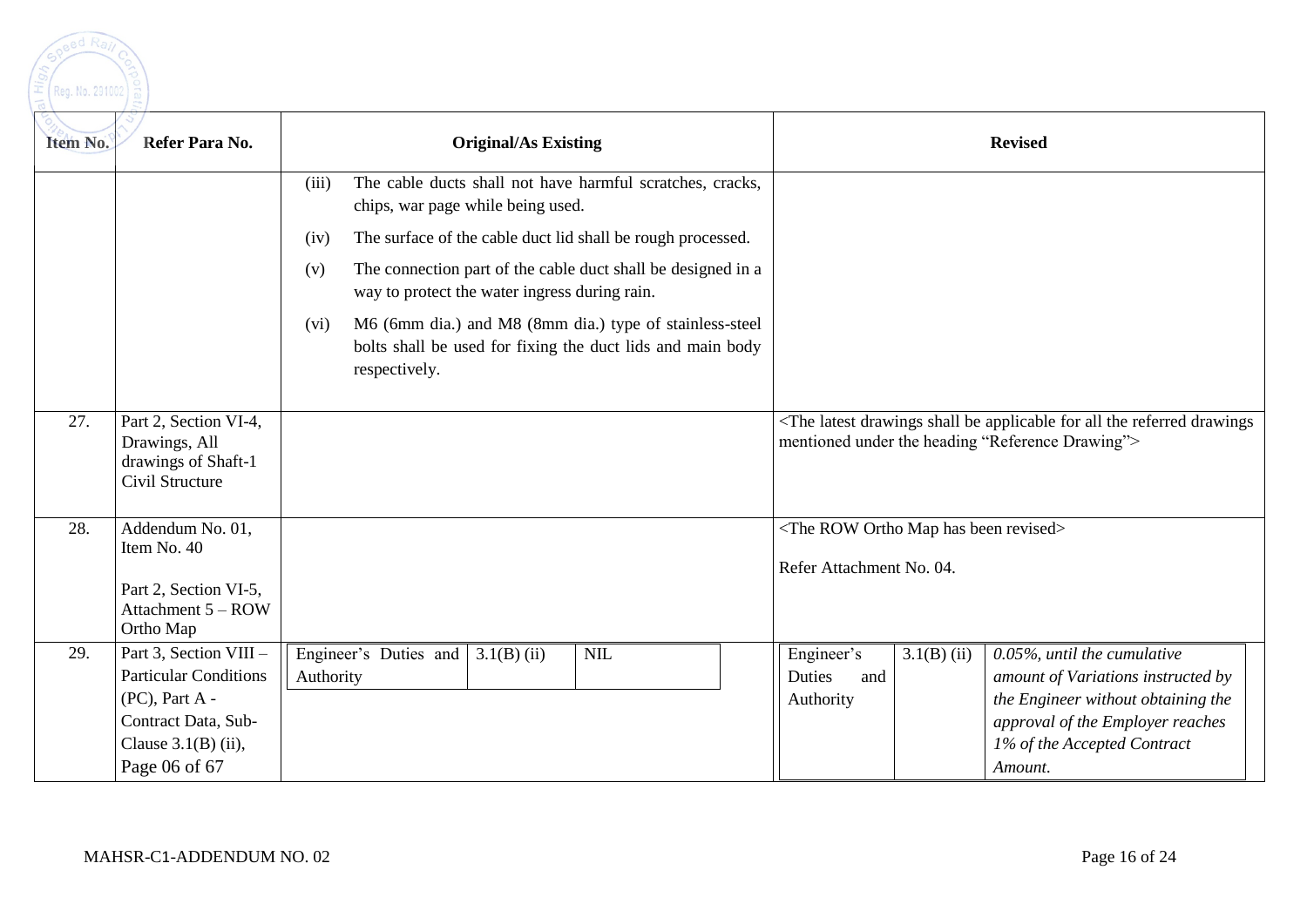

| Item No. | Refer Para No.                                                                                                                    | <b>Original/As Existing</b>                                                                                                          |                                                                                                                                    |                                                                                  |                                                                                                          |                                                                                                        |                                                                                                                                          | <b>Revised</b>                                                                                                                     |                                                                                         |                                                                                                          |                                                                                                        |
|----------|-----------------------------------------------------------------------------------------------------------------------------------|--------------------------------------------------------------------------------------------------------------------------------------|------------------------------------------------------------------------------------------------------------------------------------|----------------------------------------------------------------------------------|----------------------------------------------------------------------------------------------------------|--------------------------------------------------------------------------------------------------------|------------------------------------------------------------------------------------------------------------------------------------------|------------------------------------------------------------------------------------------------------------------------------------|-----------------------------------------------------------------------------------------|----------------------------------------------------------------------------------------------------------|--------------------------------------------------------------------------------------------------------|
| 30.      | Part 3, Section VIII -<br><b>Particular Conditions</b><br>$(PC)$ , Part A –<br>Contract Data, Sub-<br>Clause 8.7,<br>Page 6 of 67 | 0.01% (zero-point zero one percent) of the Contract Price per day.<br>For Milestones refer to the table Summary of Milestones below. |                                                                                                                                    |                                                                                  |                                                                                                          | day.                                                                                                   | $0.025\%$ (zero-point zero two five percent) of the Contract Price per<br>For Milestones refer to the table Summary of Milestones below. |                                                                                                                                    |                                                                                         |                                                                                                          |                                                                                                        |
| 31.      | Part 3, Section VIII,<br>Table:<br>Summary of<br>Milestones, Page 8 of<br>67                                                      | <b>Milest</b><br>one<br>No.                                                                                                          | <b>Milestone</b><br>Name/Descrip<br>tion<br>(Sub-Clause<br>1.1.5.9)                                                                | <b>Time for</b><br>Complet<br>ion from<br><b>Comme</b><br>ncement<br><b>Date</b> | <b>Bonus</b><br><b>Entitlement</b><br>(amount per<br>day of early<br>achievement<br>(Sub-Clause<br>8.13) | <b>Delay</b><br><b>Damages</b><br>(amount<br>per day<br>of delay)<br>$(Sub -$<br><b>Clause</b><br>8.7) | <b>Milest</b><br>one<br>No.                                                                                                              | <b>Milestone</b><br>Name/Descrip<br>tion<br>(Sub-Clause<br>1.1.5.9)                                                                | <b>Time for</b><br><b>Complet</b><br>ion from<br><b>Comme</b><br>ncement<br><b>Date</b> | <b>Bonus</b><br><b>Entitlement</b><br>(amount per<br>day of early<br>achievement<br>(Sub-Clause<br>8.13) | <b>Delay</b><br><b>Damages</b><br>(amount<br>per day<br>of delay)<br>$(Sub -$<br><b>Clause</b><br>8.7) |
|          |                                                                                                                                   | MS <sub>1</sub>                                                                                                                      | Submission of<br>Technical<br>Design of<br>Temporary<br>Works for<br>excavation<br>including, earth<br>retaining<br>structures for | Day 119                                                                          | <b>INR 25,000</b>                                                                                        | <b>INR</b><br>50,000                                                                                   | MS <sub>1</sub>                                                                                                                          | Submission of<br>Technical<br>Design of<br>Temporary<br>Works for<br>excavation<br>including, earth<br>retaining<br>structures for | Day 119                                                                                 | $\overline{\phantom{a}}$                                                                                 | <b>INR</b><br>20,000                                                                                   |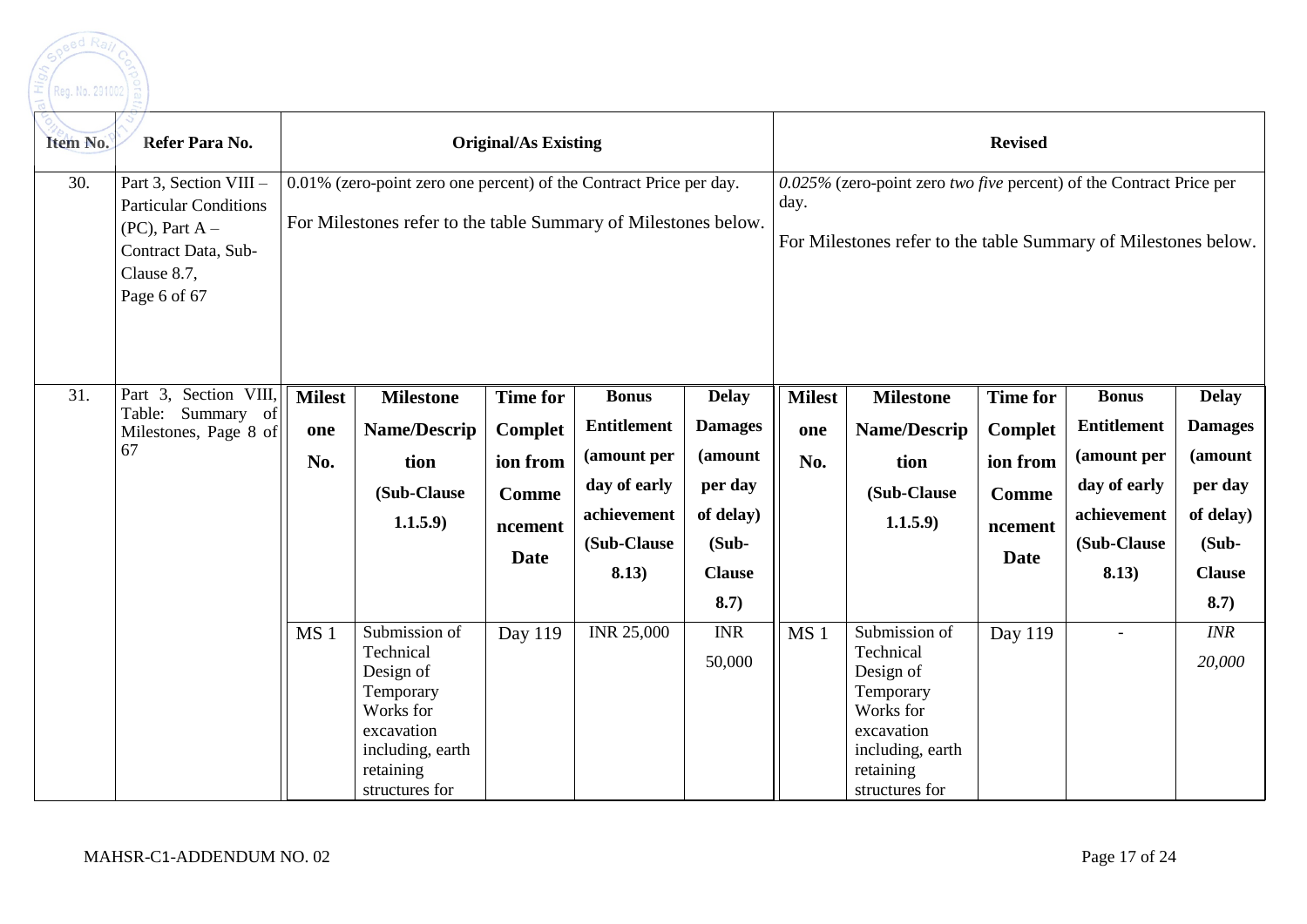

| Item No. | Refer Para No.                                             | <b>Original/As Existing</b> |                                                                                                                                                                                                                                                                                                                                                                 |                                    |                   |                                             |                 | <b>Revised</b>                                                                                                                                                                                                                                                                                                                                                   |                                    |             |                                                    |
|----------|------------------------------------------------------------|-----------------------------|-----------------------------------------------------------------------------------------------------------------------------------------------------------------------------------------------------------------------------------------------------------------------------------------------------------------------------------------------------------------|------------------------------------|-------------------|---------------------------------------------|-----------------|------------------------------------------------------------------------------------------------------------------------------------------------------------------------------------------------------------------------------------------------------------------------------------------------------------------------------------------------------------------|------------------------------------|-------------|----------------------------------------------------|
|          |                                                            | MS <sub>2</sub>             | <b>UG Station, Cut</b><br>& Cover Tunnel<br>and Shaft-1 as<br>per DRC 01000<br>and GS 05000<br>and obtaining<br>approval from<br>the Engineer.<br>Submission of<br>Technical<br>Design of Civil<br>(Structural),<br>Architectural<br>and MEP works<br>at UG Station,<br>Cut & Cover<br>Tunnel and<br>Shaft-1 and<br>obtaining<br>approval from<br>the Engineer. | Day 210                            | <b>INR 25,000</b> | <b>INR</b><br>50,000                        | MS <sub>2</sub> | <b>UG Station</b> , Cut<br>& Cover Tunnel<br>and Shaft-1 as<br>per DRC 01000<br>and GS 05000<br>and obtaining<br>approval from<br>the Engineer.<br>Submission of<br>Technical<br>Design of Civil<br>(Structural),<br>Architectural<br>and MEP works<br>at UG Station,<br>Cut & Cover<br>Tunnel and<br>Shaft-1 and<br>obtaining<br>approval from<br>the Engineer. | Day 210                            |             | INR<br>20,000                                      |
| 32.      | Part 3, Section VIII,<br>Summary of<br>Table:              | <b>Milest</b>               | <b>Milestone Name/Description</b>                                                                                                                                                                                                                                                                                                                               |                                    |                   | <b>Time for</b>                             | <b>Milest</b>   |                                                                                                                                                                                                                                                                                                                                                                  | <b>Milestone Name/Description</b>  |             | <b>Time for</b>                                    |
|          | Milestones, Columns<br>$1, 2$ and 3, Page 8 and<br>9 of 67 | one<br>No.                  |                                                                                                                                                                                                                                                                                                                                                                 | (Sub-Clause 1.1.5.9)               |                   | Completion<br>from<br>Commenceme<br>nt Date | one<br>No.      |                                                                                                                                                                                                                                                                                                                                                                  | (Sub-Clause 1.1.5.9)               |             | <b>Completion</b><br>from<br>Commenceme<br>nt Date |
|          |                                                            | MS <sub>3</sub>             | The<br>executed at UG Station and Cut &<br>Cover Tunnel:<br>Completion<br>i.                                                                                                                                                                                                                                                                                    | following works shall<br>all<br>of | be<br>civil       | Day 665                                     | MS <sub>3</sub> | The<br>executed at UG Station and Cut &<br>Cover Tunnel:<br>Completion<br>i.                                                                                                                                                                                                                                                                                     | following works shall<br>all<br>of | be<br>civil | Day 889                                            |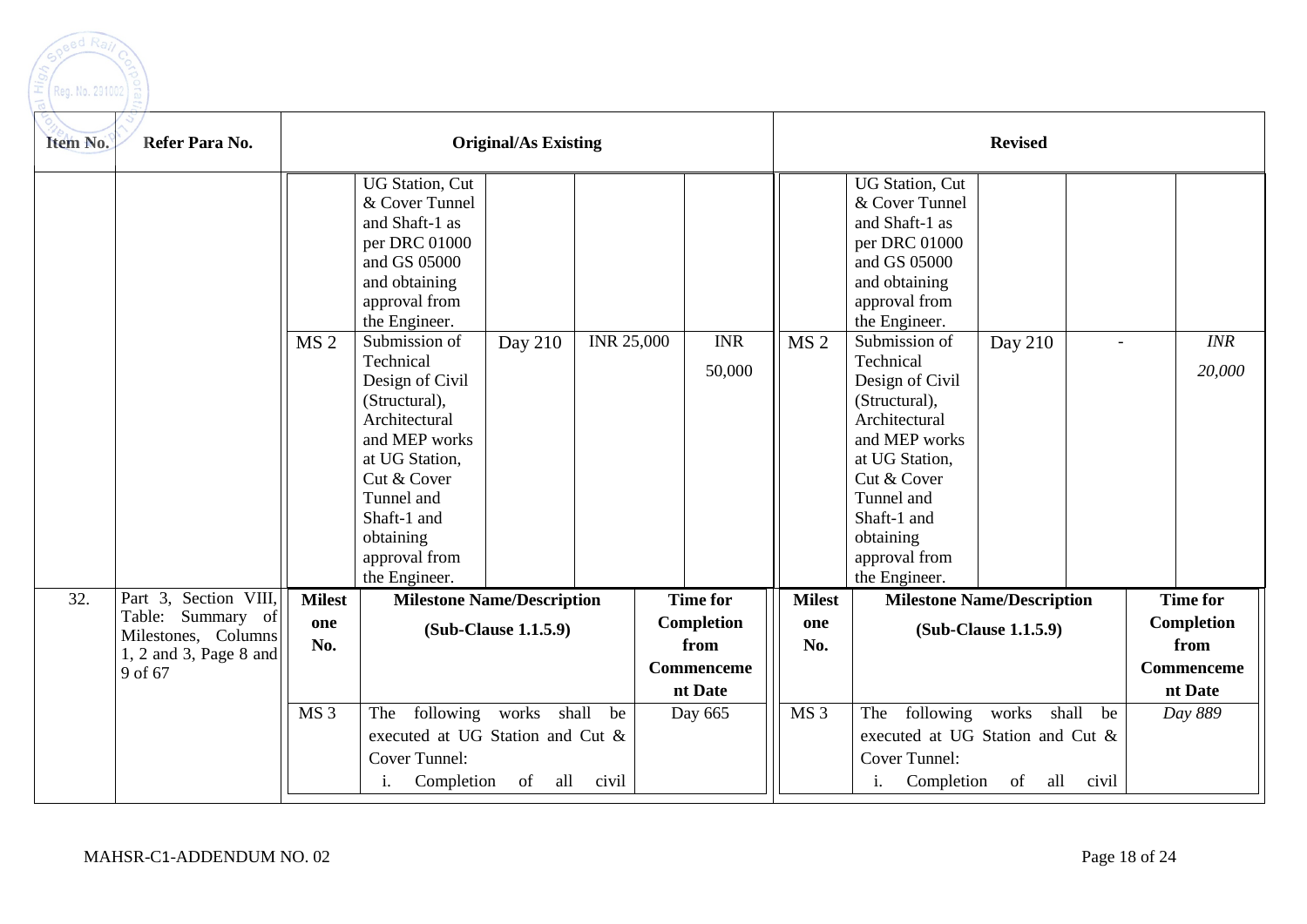

| Refer Para No.<br>Item No. |                 | <b>Original/As Existing</b>                                                                                                                                                                                                                                                                                                                                                                                                                                                                                                                                                          |        |                 | <b>Revised</b>                                                                                                                                                                                                                                                                                                                                                                                                                                                                                                                                                          |         |  |  |  |
|----------------------------|-----------------|--------------------------------------------------------------------------------------------------------------------------------------------------------------------------------------------------------------------------------------------------------------------------------------------------------------------------------------------------------------------------------------------------------------------------------------------------------------------------------------------------------------------------------------------------------------------------------------|--------|-----------------|-------------------------------------------------------------------------------------------------------------------------------------------------------------------------------------------------------------------------------------------------------------------------------------------------------------------------------------------------------------------------------------------------------------------------------------------------------------------------------------------------------------------------------------------------------------------------|---------|--|--|--|
|                            |                 | (structural) works up to B2<br>Slab Level for UG Station and<br>Cut & Cover Tunnel.<br>Completion of structures, to be<br>ii.<br>made available for track work<br>including installation of shear<br>bars in accordance with the<br>requirements specified in GS<br>04040 Appendix 04000-1.                                                                                                                                                                                                                                                                                          |        |                 | (structural) works up to B2<br>Slab Level for UG Station and<br>Cut & Cover Tunnel.<br>Completion of structures, to be<br>ii.<br>made available for track work<br>including installation of shear<br>bars in accordance with the<br>requirements specified in GS<br>04040 Appendix 04000-1.                                                                                                                                                                                                                                                                             |         |  |  |  |
|                            | MS <sub>4</sub> | The following works shall<br>be<br>executed at UG Station, Cut & Cover<br>Tunnel:<br>Completion of all<br>civil<br>i.<br>(structural) works up to B1<br>Slab Level for UG Station and<br>Cut & Cover Tunnel.<br>(Including the delivery route<br>for the electrical equipment<br>from Shaft-1 to equipment<br>rooms at B2 Slab Level and B1<br>Slab Level in UG Station).<br>ii.<br>Completion of structures, to be<br>available<br>made<br>to<br>$-E-1$<br>contractor (between B3 Slab<br>Level and B1 Slab Level), and<br>providing access to E-1<br>contractor in accordance with | Day777 | MS <sub>4</sub> | The following works shall be<br>executed at UG Station, Cut & Cover<br>Tunnel:<br>Completion of all civil<br>i.<br>(structural) works up to B1<br>Slab Level for UG Station and<br>Cut & Cover Tunnel.<br>(Including the delivery route<br>for the electrical equipment<br>from Shaft-1 to equipment<br>rooms at B2 Slab Level and B1<br>Slab Level in UG Station).<br>ii.<br>Completion of structures, to be<br>made available to<br>- E-1<br>contractor (between B3 Slab<br>Level and B1 Slab Level), and<br>providing access to E-1<br>contractor in accordance with | Day 980 |  |  |  |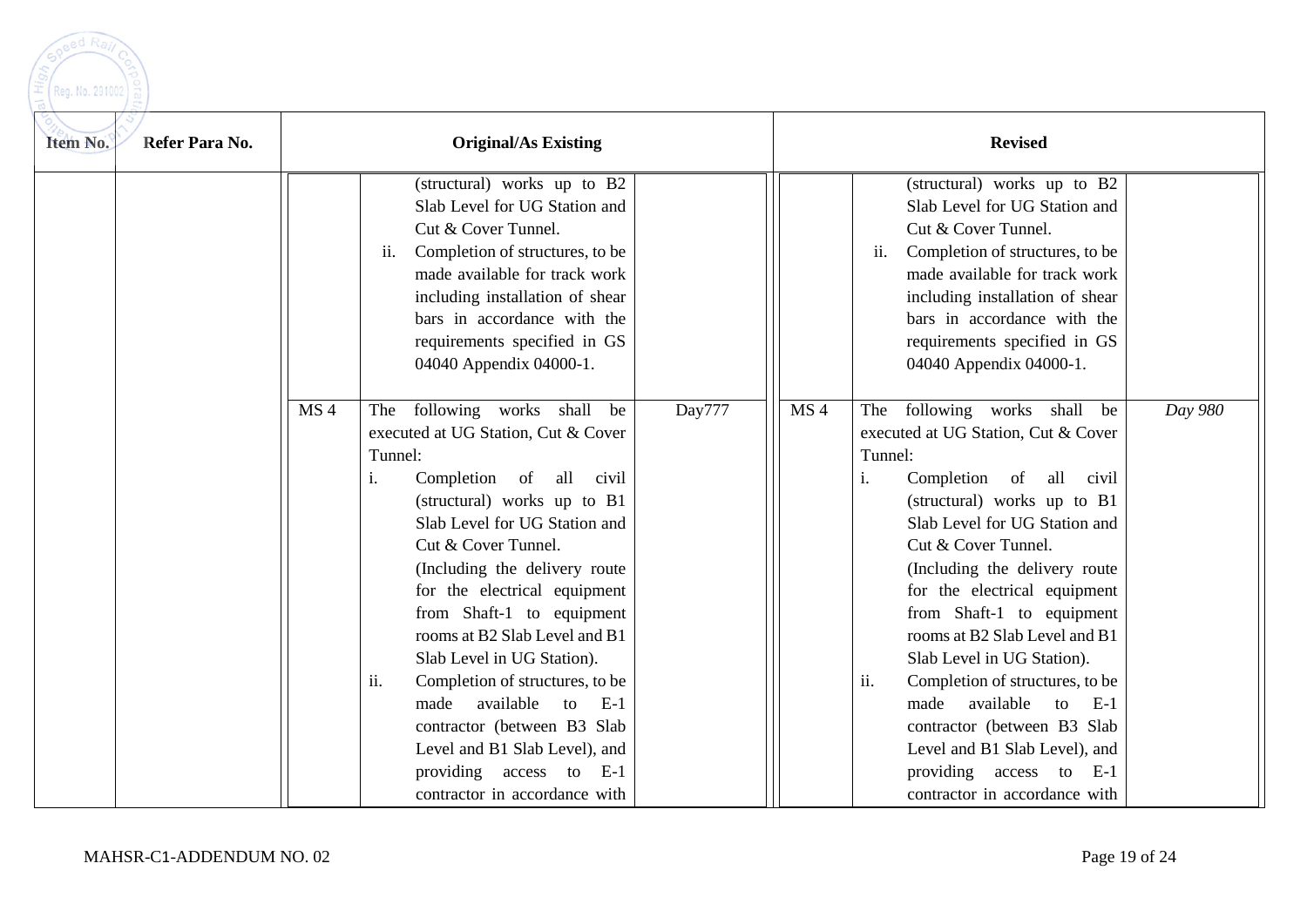need Ra Reg. No. 291002

| Refer Para No.<br>Item No. |                                                                                                                                                                                                                                               | <b>Original/As Existing</b>                                                                                                                                                                                                                                                                                                                                                                                                                                                                                                                                                                              |                 | <b>Revised</b>                                                                                                                                                                                                                                                                                                                                                                                                                                                                                                                                                                                                                                                                                                                                                                                                                    |          |  |  |
|----------------------------|-----------------------------------------------------------------------------------------------------------------------------------------------------------------------------------------------------------------------------------------------|----------------------------------------------------------------------------------------------------------------------------------------------------------------------------------------------------------------------------------------------------------------------------------------------------------------------------------------------------------------------------------------------------------------------------------------------------------------------------------------------------------------------------------------------------------------------------------------------------------|-----------------|-----------------------------------------------------------------------------------------------------------------------------------------------------------------------------------------------------------------------------------------------------------------------------------------------------------------------------------------------------------------------------------------------------------------------------------------------------------------------------------------------------------------------------------------------------------------------------------------------------------------------------------------------------------------------------------------------------------------------------------------------------------------------------------------------------------------------------------|----------|--|--|
|                            |                                                                                                                                                                                                                                               | the requirements specified in<br>GS 04040 Appendix 04000-1.                                                                                                                                                                                                                                                                                                                                                                                                                                                                                                                                              |                 | the requirements specified in<br>GS 04040 Appendix 04000-1.                                                                                                                                                                                                                                                                                                                                                                                                                                                                                                                                                                                                                                                                                                                                                                       |          |  |  |
|                            | MS <sub>5</sub><br>The following works shall be<br>executed at Shaft-1, excluding works<br>to be executed by C-1 Contractor after<br>retrieval of TBM by C-2 contractor:<br>i.<br>Shaft-1.<br>ii.<br>the<br>with<br>Appendix 04000-1.<br>iii. | Day 840<br>Completion of all civil<br>(structural) works (with cut-<br>outs for access/lowering of<br>material/equipment required<br>for E-1 and T-1 contractors)<br>up to B0 Slab Level for<br>Completion of structures<br>including installation of<br>shear bars for track work, for<br>access to Shaft-1,<br>and<br>handing over to<br>$T-1$<br>contractor in accordance<br>requirements<br>specified in GS 04040<br>Completion of structures to<br>be made available to E-1<br>Contractor (between B3 Slab<br>Level and B1 Slab Level)<br>and providing access to<br>Shaft-1, to the E-1 contractor | MS <sub>5</sub> | following works shall be<br>The<br>executed at Shaft-1, excluding works<br>to be executed by C-1 Contractor after<br>retrieval of TBM by C-2 contractor:<br>Completion of all civil<br>i.<br>(structural) works (with cut-<br>outs for access/lowering of<br>material/equipment required<br>for E-1 and T-1 contractors)<br>up to B0 Slab Level for<br>Shaft-1.<br>ii.<br>Completion of structures<br>including installation of<br>shear bars for track work, for<br>Shaft-1,<br>access to<br>and<br>handing over to<br>$T-1$<br>contractor in accordance<br>requirements<br>with<br>the<br>specified in GS 04040<br>Appendix 04000-1.<br>Completion of structures to<br>iii.<br>be made available to E-1<br>Contractor (between B3 Slab<br>Level and B1 Slab Level)<br>and providing access to<br>Shaft-1, to the E-1 contractor | Day 1050 |  |  |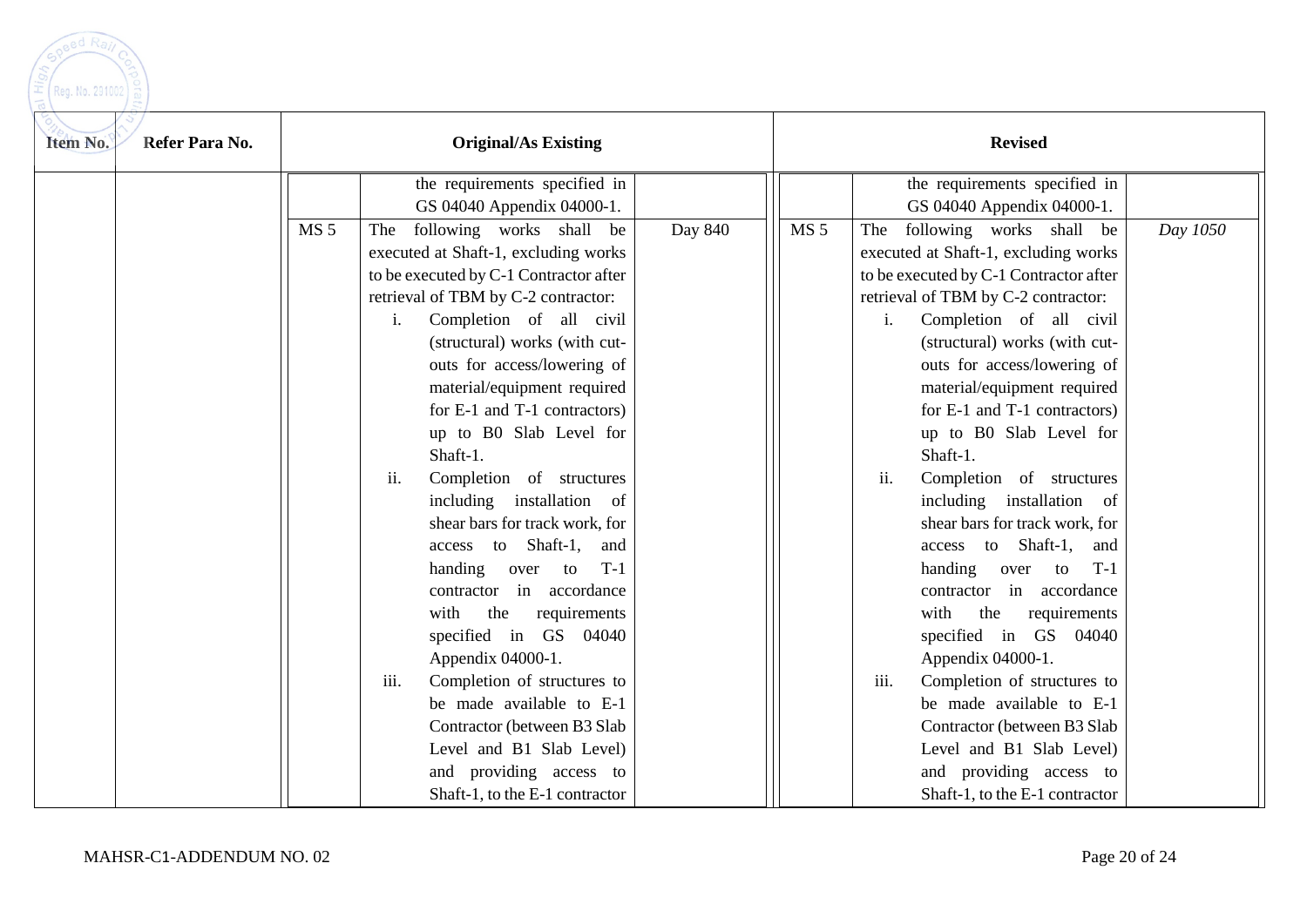| eed Rail        |                |
|-----------------|----------------|
|                 |                |
| Reg. No. 291002 | $\overline{a}$ |
|                 |                |

| Item No.<br>Refer Para No. |                 | <b>Original/As Existing</b>          |         |                 | <b>Revised</b>                       |          |
|----------------------------|-----------------|--------------------------------------|---------|-----------------|--------------------------------------|----------|
|                            |                 | in accordance with<br>the            |         |                 | accordance with<br>the<br>in         |          |
|                            |                 | requirements specified in GS         |         |                 | requirements specified in GS         |          |
|                            |                 | 04040 Appendix 04000-1.              |         |                 | 04040 Appendix 04000-1.              |          |
|                            | MS <sub>6</sub> | Completion of provisions at B2 Slab  | Day 889 | MS <sub>6</sub> | Completion of provisions at B2 Slab  | Day 1071 |
|                            |                 | Level and B1 Slab Level of Shaft-1   |         |                 | Level and B1 Slab Level of Shaft-1   |          |
|                            |                 | and providing access to E-1          |         |                 | and providing access to E-1          |          |
|                            |                 | contractor, including provisions for |         |                 | contractor, including provisions for |          |
|                            |                 | Auto Transformer Post (ATP), in      |         |                 | Auto Transformer Post (ATP), in      |          |
|                            |                 | accordance with the requirements     |         |                 | accordance with the requirements     |          |
|                            |                 | specified in GS 04040 Appendix       |         |                 | specified in GS 04040 Appendix       |          |
|                            |                 | $04000-1.$                           |         |                 | $04000-1.$                           |          |
|                            | MS <sub>7</sub> | The following works shall be         | Day 889 | MS <sub>7</sub> | The following works shall be         | Day 1071 |
|                            |                 | executed at UG Station, Cut & Cover  |         |                 | executed at UG Station, Cut & Cover  |          |
|                            |                 | Tunnel and Shaft-1 up to the         |         |                 | Tunnel and Shaft-1 up to the         |          |
|                            |                 | Underground Roof Slab Level          |         |                 | Underground Roof Slab Level          |          |
|                            |                 | (URSL) and Roof Slab Level (RSL),    |         |                 | (URSL) and Roof Slab Level (RSL),    |          |
|                            |                 | as applicable, excluding works to be |         |                 | as applicable, excluding works to be |          |
|                            |                 | executed by C-1 Contractor after     |         |                 | executed by C-1 Contractor after     |          |
|                            |                 | retrieval of TBM by C-2 contractor,  |         |                 | retrieval of TBM by C-2 contractor,  |          |
|                            |                 | and providing access to E-1          |         |                 | and providing access to E-1          |          |
|                            |                 | contractor:                          |         |                 | contractor:                          |          |
|                            |                 | Completion of all civil<br>1.        |         |                 | Completion of all civil<br>1.        |          |
|                            |                 | (structural) works.                  |         |                 | (structural) works.                  |          |
|                            |                 | Completion of the provisions<br>ii.  |         |                 | ii.<br>Completion of the provisions  |          |
|                            |                 | $E-1$<br>contractor<br>in<br>for     |         |                 | $E-1$<br>contractor<br>for<br>in     |          |
|                            |                 | with<br>accordance<br>the            |         |                 | with<br>accordance<br>the            |          |
|                            |                 | requirements specified in GS         |         |                 | requirements specified in GS         |          |
|                            |                 | 04040 Appendix 04000-1.              |         |                 | 04040 Appendix 04000-1.              |          |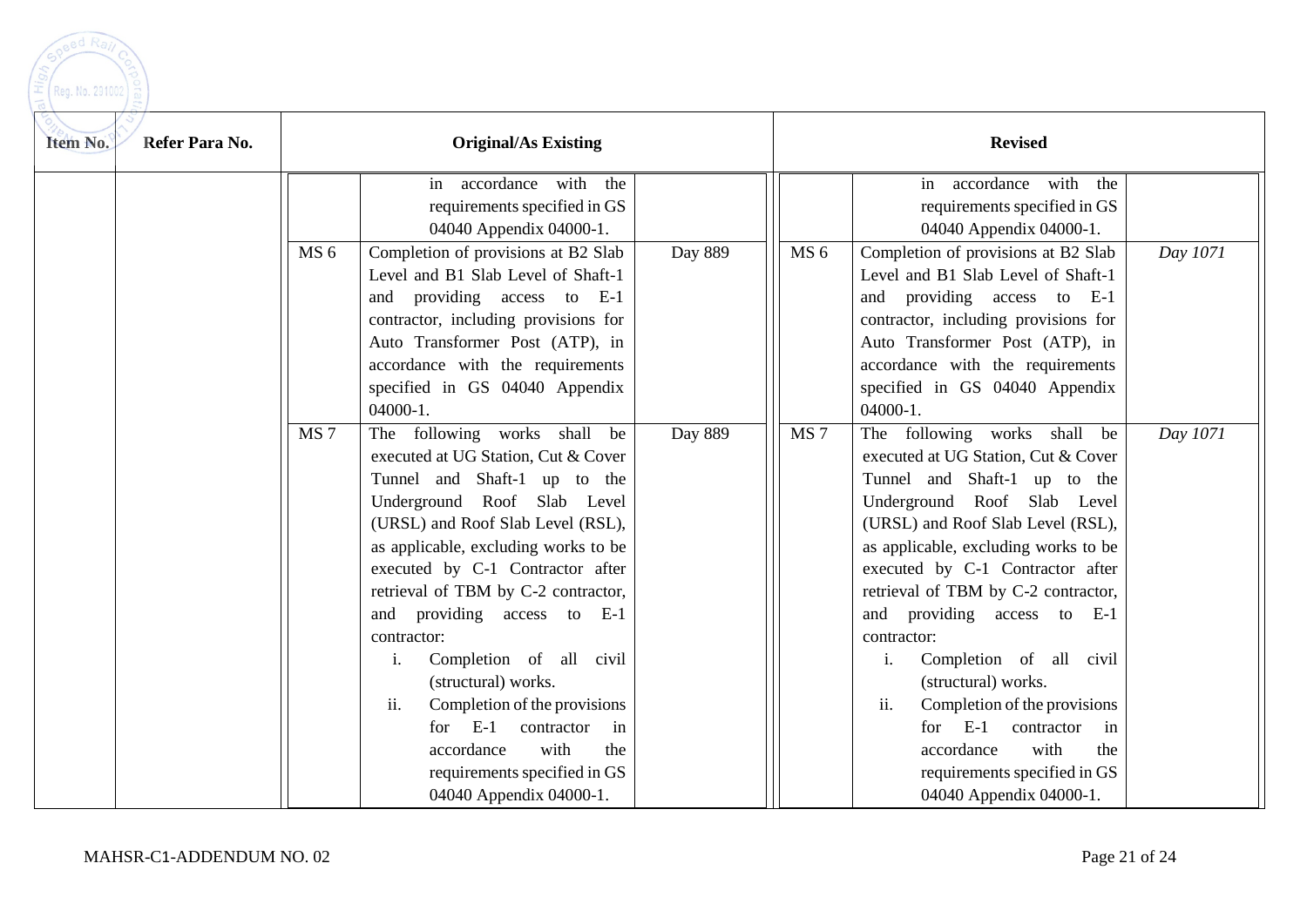$\left[\text{Reg. No. } 291002\right)\substack{0 \text{ Q}}{1100}$ 

eed Ra

| Item No. | Refer Para No.                                                                                                                             | <b>Original/As Existing</b>                                                                                                                                                                                                                                                                                                                                                                                                                                                                                                                                                                                                                                                                                                                                                                                                                                                                                                                                                                                                                                                                                                                                                                                                                                                                                                  | <b>Revised</b>                                                                                                                                                                                                                                                                                                                                                                                                                                                                                                                                                                                                                                                                                                                                                                                                                                                                                                                                                                                                                                                   |
|----------|--------------------------------------------------------------------------------------------------------------------------------------------|------------------------------------------------------------------------------------------------------------------------------------------------------------------------------------------------------------------------------------------------------------------------------------------------------------------------------------------------------------------------------------------------------------------------------------------------------------------------------------------------------------------------------------------------------------------------------------------------------------------------------------------------------------------------------------------------------------------------------------------------------------------------------------------------------------------------------------------------------------------------------------------------------------------------------------------------------------------------------------------------------------------------------------------------------------------------------------------------------------------------------------------------------------------------------------------------------------------------------------------------------------------------------------------------------------------------------|------------------------------------------------------------------------------------------------------------------------------------------------------------------------------------------------------------------------------------------------------------------------------------------------------------------------------------------------------------------------------------------------------------------------------------------------------------------------------------------------------------------------------------------------------------------------------------------------------------------------------------------------------------------------------------------------------------------------------------------------------------------------------------------------------------------------------------------------------------------------------------------------------------------------------------------------------------------------------------------------------------------------------------------------------------------|
| 33.      | Part 3,<br>Section VIII -<br>Particular<br>Conditions (PC),<br>Part B - Specific<br>Provisions,<br>Sub-Clause 2.1,<br>Page 16 and 17 of 67 | Replace the third paragraph, including sub-paragraphs (a) and (b), and Replace the third paragraph with the following two paragraphs:<br>fourth paragraph with the following two paragraphs:<br>If the Contractor suffers a delay as a result of a failure by the Employer<br>to give any such right or possession within such time, the Contractor<br>shall give notice to the Engineer and shall be entitled to an extension<br>of time for any such delay as per Sub-Clause 20.1 [Contractor's<br>Claims], if completion is or will be delayed, as per Sub-Clause 8.4<br>[Extension of Time for Completion]. After receiving this notice, the<br>Engineer shall proceed in accordance with Sub-Clause 3.5<br>[Determinations] to agree or determine this matter.<br>If the Employer fails to give any such right to access or possession<br>within such time, the Contractor shall give notice to the Employer and<br>shall be entitled to a payment for Cost, including profit, of<br>INR2,500(Indian Rupees Two Thousand Five hundred) for damages<br>due to delay per day for every 100 Square meter subject to a maximum<br>amount of INR 50,000,000 (Indian Rupees Fifty Million). For any area<br>less than 100 square meter, the payment for cost of damage due to<br>delay shall be calculated on pro-rata basis. | If the Contractor suffers delay and/or damage as a result of a failure<br>by the Employer to give any such right or possession within such time,<br>the Contractor shall give notice to the Engineer and shall be entitled<br>subject to Sub-Clause 20.1 [Contractor's Claims] to:<br>an extension of time for any such delay, if completion is or will be<br>delayed, under Sub-Clause 8.4 [Extension of Time for<br>Completion], and<br>b) payment for such damages under Sub-Clause 20.1, which shall be<br>included in the Contract Price, provided that:<br>i) the payment for damages shall be INR 2,500 (Indian<br>Rupees Two Thousand Five hundred) per day for each 100<br>square meter in delay. For any area less than a 100 square<br>meters, the payment of damages for delay shall be<br>calculated pro-rata.<br>ii) the total cumulative amount of the damages as above,<br>under the Contract shall be limited to INR 50,000,000<br>(Indian Rupees Fifty Million).<br>No other claim, whatsoever, shall be admissible under this Sub-<br>Clause. |
| 34.      | Part 3,<br>Section VIII,<br>Part -B- Specific<br>Provisions,<br>Sub-Clause 6.5,<br>Working Hours,<br>Page 22 of 67                         | Replace the whole of Sub-Clause 6.5 with the following:<br>"No work shall be carried out on the Site on locally recognised days of<br>rest, or outside the normal working hours stated in the Contract Data.<br>However, multiple shifts involving work at night or outside normal<br>working hours is permitted for all operations with 7 days prior<br>intimation to the Engineer after obtaining necessary permissions from<br>local authorities, if required. The contractor shall provide temporary<br>lighting arrangements and maintain the same satisfactorily during the<br>execution of the Contract.                                                                                                                                                                                                                                                                                                                                                                                                                                                                                                                                                                                                                                                                                                              | Replace the whole of Sub-Clause 6.5 with the following:<br>No work shall be carried out on the Site on locally recognised days of<br>rest, or outside the normal working hours stated in the Contract Data,<br>unless:<br>a) otherwise stated in the Contract;<br>the Engineer gives consent;<br>b)<br>the work is unavoidable, or necessary for the protection of life or<br>$\epsilon$ )<br>property or for the safety of the Works, in which case the<br>Contractor shall immediately advise the Engineer; or                                                                                                                                                                                                                                                                                                                                                                                                                                                                                                                                                 |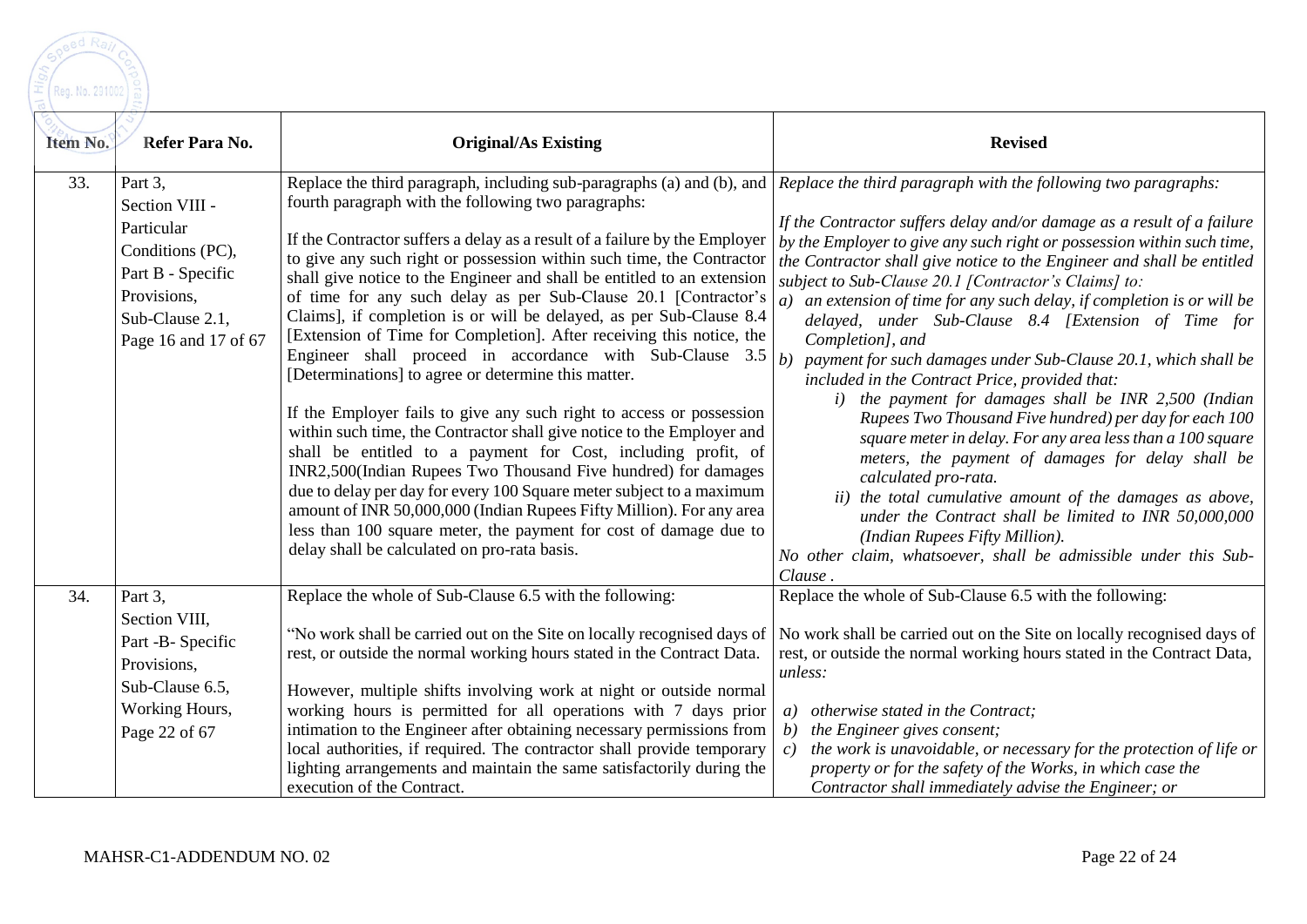

| Item No. | Refer Para No.                                                                                                                      | <b>Original/As Existing</b>                                                                                                                                                                                                                                                                                                                                                                                                                                                                                                                                                                                                                            | <b>Revised</b>                                                                                                                                                                                                                                                                                                                                                                                                                                                                                                                                                                                                                                                                                                                                                                                                                                                                                                                             |
|----------|-------------------------------------------------------------------------------------------------------------------------------------|--------------------------------------------------------------------------------------------------------------------------------------------------------------------------------------------------------------------------------------------------------------------------------------------------------------------------------------------------------------------------------------------------------------------------------------------------------------------------------------------------------------------------------------------------------------------------------------------------------------------------------------------------------|--------------------------------------------------------------------------------------------------------------------------------------------------------------------------------------------------------------------------------------------------------------------------------------------------------------------------------------------------------------------------------------------------------------------------------------------------------------------------------------------------------------------------------------------------------------------------------------------------------------------------------------------------------------------------------------------------------------------------------------------------------------------------------------------------------------------------------------------------------------------------------------------------------------------------------------------|
|          |                                                                                                                                     | The Contractor shall also take necessary actions to avoid excessive<br>noise & vibration etc. especially at night and if there are complaints in<br>this regard, then the Contractor shall take remedial measures. No extra<br>payment will be made to the Contractor for the provision of such<br>measures."                                                                                                                                                                                                                                                                                                                                          | the work under multiple shifts outside the normal working hours<br>d)<br>is notified to the Engineer with seven $(7)$ days prior notice,<br>subject to prior necessary permissions obtained from local<br>authorities, if required.                                                                                                                                                                                                                                                                                                                                                                                                                                                                                                                                                                                                                                                                                                        |
| 35.      | Part 3,<br>Section VIII -<br>Particular<br>Conditions (PC),<br>Part B - Specific<br>Provisions,<br>Sub-Clause 8.7,<br>Page 27 of 67 | following:<br>If the Contractor fails to comply with Sub-Clause 8.2 [Time for<br>Completion], the Contractor shall subject to notice under Sub-Clause<br>2.5 [Employer's Claims] pay delay damages to the Employer for this<br>default. These delay damages shall be the sum stated in the Contract<br>Data, which shall be paid for every day which shall elapse between the<br>relevant Time for Completion and the date stated in the Taking-Over<br>Certificate or the Milestone Certificate. However, the total amount due<br>under this sub-clause shall not exceed the maximum amount of delay<br>damages (if any) stated in the Contract Data. | Replace the entire first paragraph of Sub-Clause 8.7 with the Replace the entire first paragraph of Sub-Clause 8.7 with the following<br>two paragraphs:<br>If the Contractor fails to comply with Sub-Clause 8.2 [Time for<br>Completion], the Contractor shall subject to notice under Sub-Clause<br>2.5 [Employer's Claims] pay delay damages to the Employer for this<br>default. These delay damages shall be the sum stated in the Contract<br>Data, which shall be paid for every day which shall elapse between the<br>relevant Time for Completion and the date stated in the Taking-Over<br>Certificate or the Milestone Certificate. However, the total amount due<br>under this sub-clause shall not exceed the maximum amount of delay<br>damages (if any) stated in the Contract Data.<br>The delay damages paid by the Contractor as a result of delay in<br>achieving Milestones MS-1 to MS-2 shall be refunded subject to |
| 36.      | Part-3, Section VIII,<br>Part-B, PC, Sub-<br>Clause 14.7, last two<br>paragraphs, Page 32 of<br>67                                  | The funds will be paid in the designated currency to the designated<br>bank of the Contractor.<br>Payment to the Contractor which is not to be covered by the JICA ODA<br>Loan shall be made directly into a bank account nominated by the<br>Contractor. Responsibility for the payment of Bank Charges shall be<br>with the Employer.                                                                                                                                                                                                                                                                                                                | completion of whole of the Works within 1638 days.<br>The payments by the Employer shall be made in the designated<br>currency to the dedicated 'Contract Specific Bank Account' to be<br>opened by the Contractor for credit of advances and all other payments<br>received from the Employer under this Contract and for<br>expenditures/debits made/to-be-made for the purpose of execution of<br>the Works pertaining to this Contract. The details of the Contract<br>Specific Bank Account will be specified after the award of work.<br>Payment to the Contractor which is not to be covered by the JICA ODA<br>Loan shall also be made to the dedicated 'Contract Specific Bank                                                                                                                                                                                                                                                    |